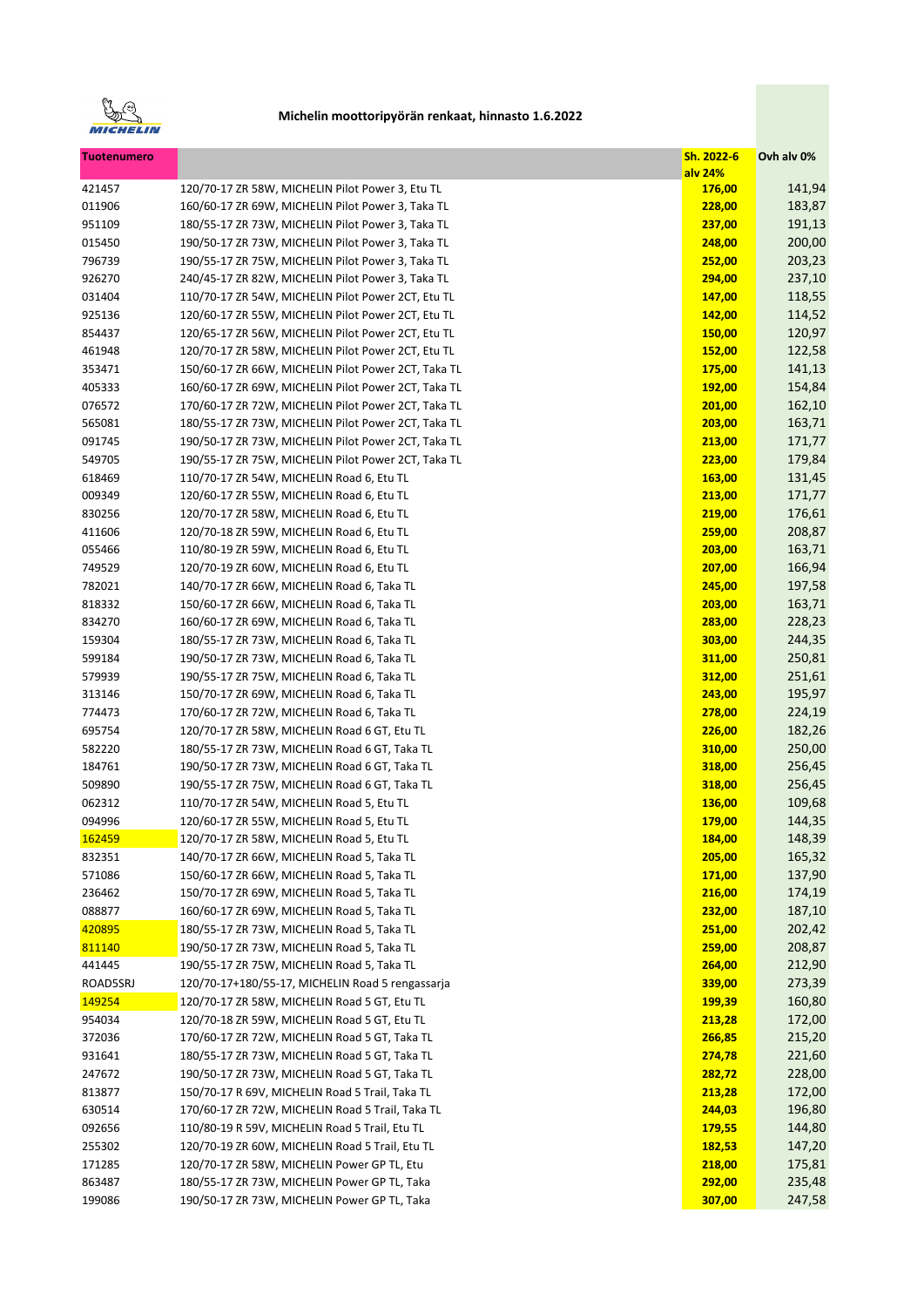

| <b>Tuotenumero</b> |                                                           | Sh. 2022-6<br>alv 24% | Ovh alv 0% |
|--------------------|-----------------------------------------------------------|-----------------------|------------|
| 036004             | 190/55-17 ZR 75W, MICHELIN Power GP TL, Taka              | 310,00                | 250,00     |
| 000662             | 200/55-17 ZR 78W, MICHELIN Power GP TL, Taka              | 324,00                | 261,29     |
| 064441             | 120/70-17 ZR 58W, MICHELIN Power 5 TL, Etu                | 210,00                | 169,35     |
| 934330             | 160/60-17 ZR 69W, MICHELIN Power 5 TL, Taka               | 265,00                | 213,71     |
| 850757             | 180/55-17 ZR 73W, MICHELIN Power 5 TL, Taka               | 280,00                | 225,81     |
| 307640             | 190/50-17 ZR 73W, MICHELIN Power 5 TL, Taka               | 295,00                | 237,90     |
| 518184             | 190/55-17 ZR 75W, MICHELIN Power 5 TL, Taka               | 299,00                | 241,13     |
| 636793             | 200/55-17 ZR 78W, MICHELIN Power 5 TL, Taka               | 310,00                | 250,00     |
| 103565             | 120/70-17 ZR 58W, MICHELIN Pilot Road 4, Etu TL           | 155,00                | 125,00     |
| 451037             | 120/60-17 ZR 55W, MICHELIN Pilot Road 4, Etu TL           | 143,00                | 115,32     |
| 099715             | 160/60-17 ZR 69W, MICHELIN Pilot Road 4, Taka TL          | 201,00                | 162,10     |
| 694117             | 180/55-17 ZR 73W, MICHELIN Pilot Road 4, Taka TL          | 219,00                | 176,61     |
| 866175             | 190/50-17 ZR 73W, MICHELIN Pilot Road 4, Taka TL          | 222,00                | 179,03     |
| 029239             | 190/55-17 ZR 75W, MICHELIN Pilot Road 4, Taka TL          | 224,00                | 180,65     |
| 429567             | 120/70-17 ZR 58W, MICHELIN Pilot Road 4 GT, Etu TL        | 206,00                | 166,13     |
| 534051             | 170/60-17 ZR 72W, MICHELIN Pilot Road 4 GT, Taka TL       | 259,90                | 209,60     |
| 024138             | 180/55-17 ZR 73W, MICHELIN Pilot Road 4 GT, Taka TL       | 283,00                | 228,23     |
| 319435             | 190/50-17 ZR 73W, MICHELIN Pilot Road 4 GT, Taka TL       | 270,82                | 218,40     |
| 271932             | 190/55-17 ZR 75W, MICHELIN Pilot Road 4 GT, Taka TL       | 294,00                | 237,10     |
|                    |                                                           |                       |            |
| 340248             | 120/70-18 ZR 59W, MICHELIN Pilot Road 4 GT, Etu TL        | 210,30                | 169,60     |
| 386917             | 120/70-19 R 60V, MICHELIN Pilot Road 4 Trail, Etu TL      | 165,66                | 133,60     |
| 058630             | 110/70-17 ZR 54W, MICHELIN Pilot Road 3, Etu TL           | 156,00                | 125,81     |
| 463725             | 160/60-18 ZR 70W, MICHELIN Pilot Road 3, Taka TL          | 253,00                | 204,03     |
| 401784             | 110/70-17 R 54H, MICHELIN Pilot Street Radial, Etu TL/TT  | <b>121,00</b>         | 97,58      |
| 298796             | 120/70-17 R 58H, MICHELIN Pilot Street Radial, Etu TL/TT  | 133,00                | 107,26     |
| 269189             | 130/70-17 R 62H, MICHELIN Pilot Street Radial, Taka TL/TT | 146,00                | 117,74     |
| 566085             | 140/70-17 66H, MICHELIN Pilot Street Radial, Taka TL/TT   | 152,00                | 122,58     |
| 720861             | 150/60-17 R 66H, MICHELIN Pilot Street Radial, TL         | 159,00                | 128,23     |
| 342211             | 160/60-17 R 69H, MICHELIN Pilot Street Radial, Etu TL/TT  | 170,00                | 137,10     |
| 451092             | 120/70-17 ZR 58W, MICHELIN Power Cup 2 TL, Etu            | 251,00                | 202,42     |
| 528570             | 180/55-17 ZR 73W, MICHELIN Power Cup 2 TL, Taka           | 336,00                | 270,97     |
| 159578             | 190/55-17 ZR 75W, MICHELIN Power Cup 2 TL, Taka           | 352,00                | 283,87     |
| 149276             | 200/55-17 ZR 78W, MICHELIN Power Cup 2 TL, Taka           | 369,00                | 297,58     |
| 833295             | 110/70-17 ZR 54W, MICHELIN Power Cup EVO, Etu TL          | 249,00                | 200,81     |
| 149126             | 120/70-17 ZR 58W, MICHELIN Power Cup EVO, Etu TL          | 251,00                | 202,42     |
| 389695             | 140/70-17 ZR 66W, MICHELIN Power Cup EVO, Taka TL         | 298,00                | 240,32     |
| 981679             | 150/60-17 ZR 66W, MICHELIN Power Cup EVO, Taka TL         | 301,00                | 242,74     |
| 050185             | 160/60-17 ZR 69W, MICHELIN Power Cup EVO, Taka TL         | 320,00                | 258,06     |
| 891701             | 19/69-17, MICHELIN Power Rain, Taka TL                    | 446,00                | 359,68     |
| 824200             | 12/60-17, MICHELIN Power Rain, Etu TL                     | 310,00                | 250,00     |
| 319748             | 120/70-17 ZR 58W, MICHELIN Power Slick 2 NHS TL, Etu      | 282,00                | 227,42     |
| 215802             | 190/55-17 ZR 75W, MICHELIN Power Slick 2 NHS TL, Taka     | 388,00                | 312,90     |
| 219685             | 200/55-17 ZR 78W, MICHELIN Power Slick 2 NHS TL, Taka     | 403,00                | 325,00     |
| 715737             | 120/75R-16,5 MICHELIN Power Supermoto A NHS, Etu TL       | 298,00                | 240,32     |
| 487703             | 160/60-17 R, MICHELIN Power Supermoto C NHS, Taka TL      | 359,00                | 289,52     |
| 886449             | 120/80-16 R MICHELIN Power Supermoto, Rain NHS ETU TL     | 343,00                | 276,61     |
| 366559             | 120/75 R 16,5 B, MICHELIN Power Supermoto, Etu TL         | 298,00                | 240,32     |
| 060771             | 120/75 R 16,5 RAIN, MICHELIN Power Supermoto, Etu TL      | 314,00                | 253,23     |
| 120870             | 120/80-16 A, MICHELIN Power Supermoto, Etu TL             | 330,00                | 266,13     |
| 313249             | 120/80-16 B, MICHELIN Power Supermoto Medium, Etu TL      | 330,00                | 266,13     |
| 850136             | 160/60-17 R B2, MICHELIN Power Supermoto NHS, Taka TL     | 359,00                | 289,52     |
| 784399             | 160/60 R 17 RAIN, MICHELIN Power Supermoto, Taka TL       | 368,00                | 296,77     |
| 440376             | 110/90-18 B 61H, MICHELIN Commander II, Etu TL/TT         | 225,00                | 181,45     |
| 540829             | 120/70-19 ZR 60W, MICHELIN Commander II, Etu TL           | 284,00                | 229,03     |
| 938253             | 120/90-17 B 64S, MICHELIN Commander II, Etu TL/TT         | 199,00                | 160,48     |
| 084865             | 140/75-17 67V, MICHELIN Commander II, Etu TL              | 237,09                | 191,20     |
| 596934             | 240/40-18 79V, MICHELIN Commander II, Taka TL             | 399,00                | 321,77     |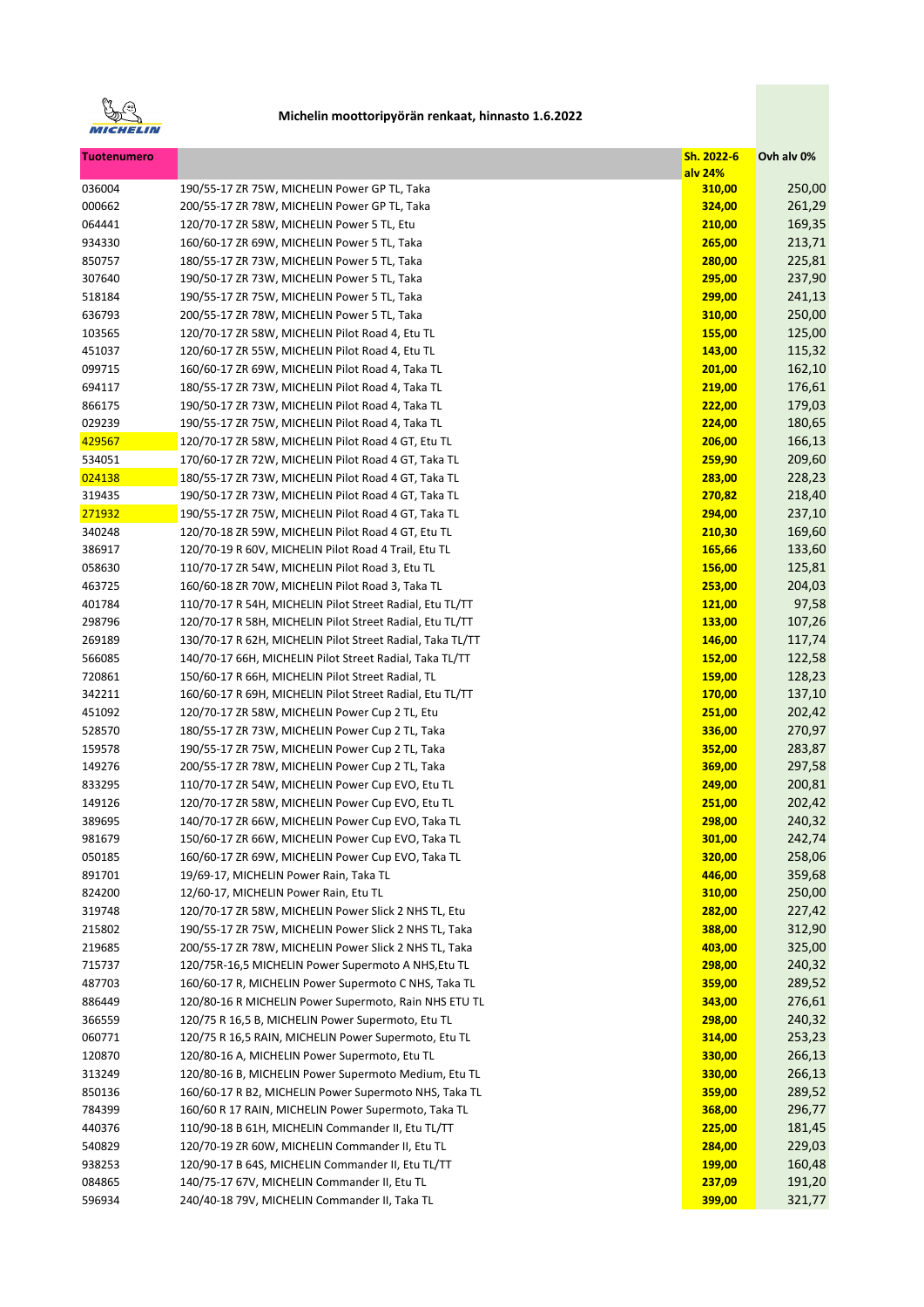

| <b>Tuotenumero</b> |                                                                   | Sh. 2022-6<br>alv 24% | Ovh alv 0% |
|--------------------|-------------------------------------------------------------------|-----------------------|------------|
| 704451             | 140/80-17 B 69H, MICHELIN Commander II, Etu TL/TT                 | 290,00                | 233,87     |
| 330228             | 140/90-15 B, MICHELIN 76H REINF TL/TT Commander III CRUISER, Taka | 282,00                | 227,42     |
| 821706             | 150/90-15 B, MICHELIN 74H TL/TT Commander III CRUISER, Taka       | 308,00                | 248,39     |
| 307669             | 170/80-15 B, MICHELIN 77H TL/TT Commander III CRUISER, Taka       | 310,00                | 250,00     |
| 999381             | 180/70-15 B, MICHELIN 76H TL/TT Commander III CRUISER, Taka       | 287,00                | 231,45     |
| 205341             | 130/90-16 B, MICHELIN 73H REINF TL/TT Commander III CRUISER, Etu  | 234,00                | 188,71     |
| 234596             | 130/90-16 B, MICHELIN 73H REINF TL/TT Commander III CRUISER, Taka | 276,00                | 222,58     |
| 698455             | 140/90-16 B, MICHELIN 77H REINF TL/TT Commander III CRUISER, Taka | 316,00                | 254,84     |
| 797694             | 150/80-16 B, MICHELIN 77H REINF TL/TT Commander III CRUISER, Taka | 291,00                | 234,68     |
| 488163             | 140/75-17, MICHELIN 67V TL Commander III CRUISER, Etu             | 298,00                | 240,32     |
| 497307             | 160/70-17 B, MICHELIN 54H TL/TT Commander III TOURING, Etu        | 324,00                | 261,29     |
| 292667             | 200/55-17, MICHELIN 78V TL Commander III CRUISER, Taka            | 354,00                | 285,48     |
| 469040             | 100/90-19 B, MICHELIN 57H TL/TT Commander III CRUISER, Etu        | 201,00                | 162,10     |
| 077968             | 110/90-19 B, MICHELIN 62H TL/TT Commander III CRUISER, Etu        | 211,00                | 170,16     |
| 087823             | 80/90-21, MICHELIN 54H REINF TL/TT Commander III CRUISER, Etu     | 184,00                | 148,39     |
| 838241             | 90/90-21, MICHELIN 54H TL/TT Commander III CRUISER, Etu           | 226,00                | 182,26     |
| 833296             | 130/90-16 B, MICHELIN 73H REINF TL/TT Commander III TOURING, Etu  | 251,00                | 202,42     |
| 420712             | 180/65-16 B, MICHELIN 81H REINF TL/TT Commander III TOURING, Taka | 353,00                | 284,68     |
| 774369             | MT90-16 B, MICHELIN 72H TL/TT Commander III TOURING, Etu          | 273,00                | 220,16     |
| 985206             | MT90-16 B, MICHELIN 74H REINF TL/TT Commander III TOURING, Taka   | 297,00                | 239,52     |
| 521409             | MU85-16 B, MICHELIN 77H REINF TL/TT Commander III TOURING, Taka   | 325,00                | 262,10     |
| 292316             | 130/80-17 B, MICHELIN 65H TL/TT Commander III TOURING, Etu        | 240,00                | 193,55     |
| 530941             | 130/70-18 B, MICHELIN 63H TL/TT Commander III TOURING, Etu        | 242,00                | 195,16     |
| 392099             | 180/55-18 B, MICHELIN 80H REINF TL/TT Commander III TOURING, Taka | 387,00                | 312,10     |
| 855243             | 120/70-19, MICHELIN 60V TL/TT Commander III TOURING, Etu          | 310,00                | 250,00     |
| 281282             | 130/60-19 B, MICHELIN 61H TL/TT Commander III TOURING, Etu        | 266,00                | 214,52     |
| 382734             | 120/70-21 B, MICHELIN 68H REINF TL/TT Commander III TOURING, Etu  | 254,00                | 204,84     |
| 568477             | MH90-21, MICHELIN 54H TL/TT Commander III TOURING, Etu            | 222,00                | 179,03     |
| 637915             | 170/60-17 R MICHELIN 72V TL Scorcher Adventure, Taka              | 280,00                | 225,81     |
| 956700             | 120/70-19 R MICHELIN 60V TL Scorcher Adventure, Etu               | 219,00                | 176,61     |
| 359328             | 130/90-16 B 73H, MICHELIN Scorcher 31, etu TL/TT, vahvistettu     | 490,00                | 395,16     |
| 193056             | 150/80-16 B 77H, MICHELIN Scorcher 31, taka TL/TT, vahvistettu    | 313,00                | 252,42     |
| 781067             | 180/65-16 B 81H, MICHELIN Scorcher 31, Taka TL/TT, vahvistettu    | 365,00                | 294,35     |
| 718252             | 180/70-16 B 77H, MICHELIN Scorcher 31, Taka TL                    | 400,00                | 322,58     |
| 682482             | 130/80-17 B 65H, MICHELIN Scorcher 31, Etu TL/TT                  | 269,00                | 216,94     |
| 825755             | 160/70-17 B 73V, MICHELIN Scorcher 31, Taka TL/TT                 | 307,00                | 247,58     |
| 460388             | 180/60-17 B 75V MICHELIN Scorcher 31, taka TL/TT, vahvistettu     | 384,00                | 309,68     |
| 559098             | 130/70-18 B 63H, MICHELIN Scorcher 31, Etu TL/TT                  | 269,00                | 216,94     |
| 986404             | 100/90-19 B 57H MICHELIN Scorcher 31, etu TL/TT                   | 221,00                | 178,23     |
| 569118             | 110/90-19 B 62H, MICHELIN Scorcher 31, Etu TL                     | 221,00                | 178,23     |
| 605796             | 130/60-19 B 61H, MICHELIN Scorcher 31, Etu TL/TT                  | 316,00                | 254,84     |
| 705949             | 80/90-21 54H, MICHELIN Scorcher 31, Etu TL/TT, vahvistettu        | 229,00                | 184,68     |
| 232516             | 140/75-15 R 65H, MICHELIN Scorcher 11, Taka TL                    | 330,00                | 266,13     |
| 420386             | 100/80-17 52H, MICHELIN Scorcher 11, Etu TL                       | 194,00                | 156,45     |
| 567465             | 140/75-17 R 67V, MICHELIN Scorcher 11, Etu TL                     | 343,00                | 276,61     |
| 393291             | 150/70-17 ZR 69W, MICHELIN Scorcher 11, Taka TL                   | 339,00                | 273,39     |
| 206030             | 180/55-17 R 73W, MICHELIN Scorcher 11, Taka TL                    | 352,00                | 283,87     |
| 627088             | 200/55-17 R 78V, MICHELIN Scorcher 11, Taka TL                    | 395,00                | 318,55     |
| 716063             | 120/70-18 ZR 59W T, MICHELIN Scorcher 11, Etu TL                  | 314,00                | 253,23     |
| 718570             | 120/70-18 ZR 59W, MICHELIN Scorcher 11, Etu TL                    | 314,00                | 253,23     |
| 397891             | 160/60-18 R 70V, MICHELIN Scorcher 11, Etu TL                     | 368,00                | 296,77     |
|                    |                                                                   |                       |            |
| 897924<br>054571   | 240/40-18 R 79V, MICHELIN Scorcher 11, Taka TL                    | 426,00                | 343,55     |
|                    | 120/70-19 ZR 60W, MICHELIN Scorcher 11, Etu TL/TT                 | 299,00                | 241,13     |
| 471253             | 130/60-21 B 63H, MICHELIN Scorcher 11, Etu TL                     | 287,00                | 231,45     |
| 163575             | 120/70-17 R 58V, MICHELIN Scorcher 21, Etu TL                     | 294,00                | 237,10     |
| 624733             | 160/60-17 R 69V, MICHELIN Scorcher 21, Taka TL                    | 344,00                | 277,42     |
| 585294             | 120/70-17 R 58V, MICHELIN Anakee Adventure, Etu TL/TT             | 212,00                | 170,97     |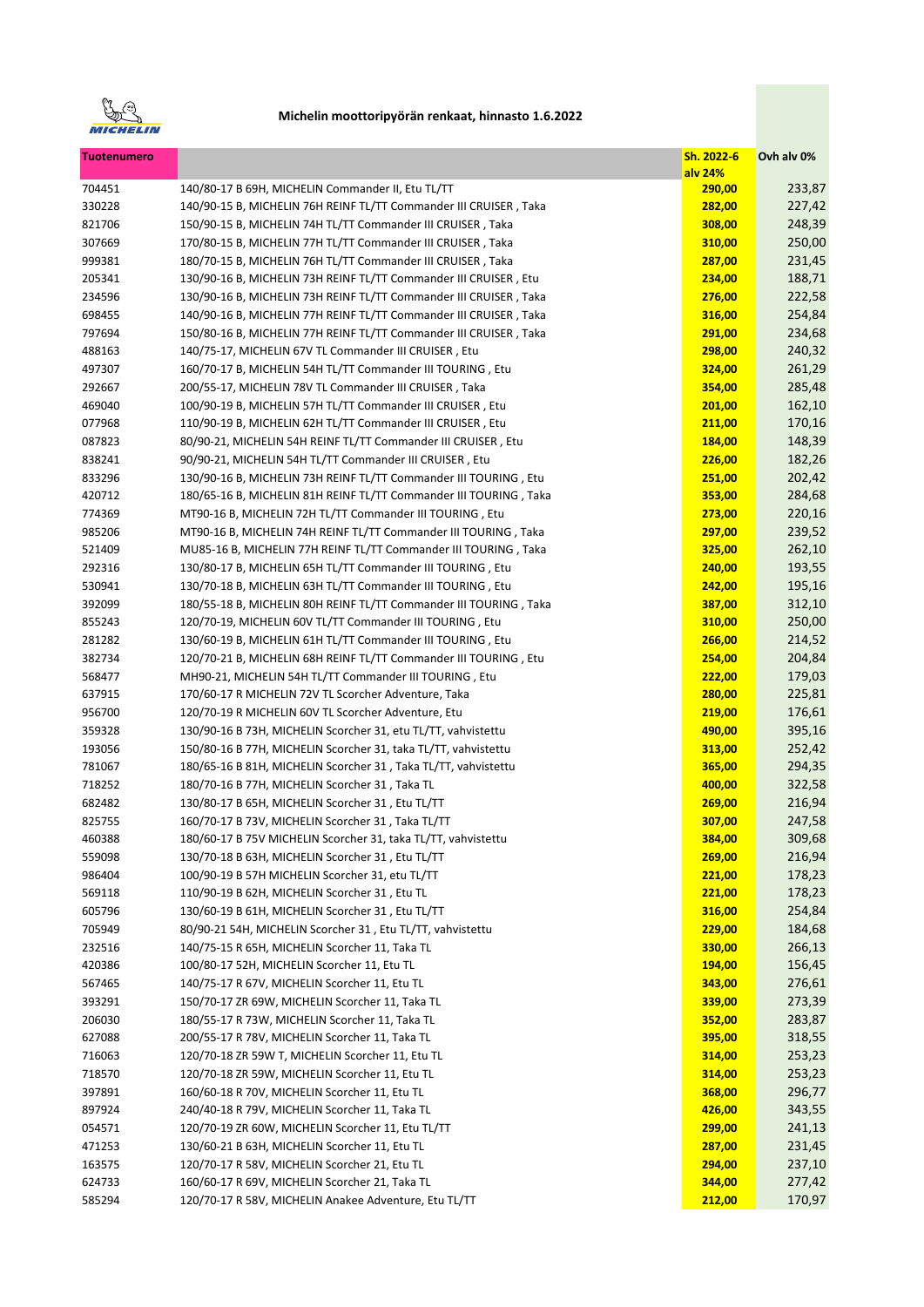

| <b>Tuotenumero</b> |                                                       | Sh. 2022-6<br>alv 24% | Ovh alv 0% |
|--------------------|-------------------------------------------------------|-----------------------|------------|
| 156429             | 140/80-17 R 69H, MICHELIN Anakee Adventure Taka TL/TT | 236,00                | 190,32     |
| 429465             | 150/70-17 R 69V, MICHELIN Anakee Adventure Taka TL/TT | 240,00                | 193,55     |
| 688509             | 130/80-17 R 65H, MICHELIN Anakee adventure Taka TL/TT | 210,00                | 169,35     |
| 462141             | 160/60-17 R 69V, MICHELIN Anakee adventure            | 237,00                | 191,13     |
| 139513             | 170/60-17 R 72V, MICHELIN Anakee adventure Taka TL/TT | 249,00                | 200,81     |
| 845259             | 180/55-17 R 73V, MICHELIN Anakee Adventure Taka TL/TT | 296,00                | 238,71     |
| 920596             | 110/80-18 R 58V, MICHELIN Anakee Adventure, Etu TL/TT | 194,00                | 156,45     |
| 966727             | 150/70-18 R 70V, MICHELIN Anakee adventure Taka TL/TT | 248,00                | 200,00     |
| 034151             | 100/90-19 57V, MICHELIN Anakee Adventure Etu TL/TT    | 176,00                | 141,94     |
| 580026             | 110/80-19 R 59V, MICHELIN Anakee adventure Etu TL/TT  | <b>199,00</b>         | 160,48     |
| 993727             | 120/70-19 R 60V, MICHELIN Anakee adventure Etu TL/TT  | 194,00                | 156,45     |
| 294501             | 90/90-21 54V, MICHELIN Anakee Adventure Etu TL/TT     | 186,00                | 150,00     |
| 587206             | 150/70-17 69V C, MICHELIN Anakee 3, Taka TL/TT        | 204,00                | 164,52     |
| 280499             | 170/60-17 72V, MICHELIN Anakee 3, Taka TL/TT          | 231,00                | 186,29     |
| 004703             | 110/80-19 59V, MICHELIN Anakee 3, Etu TL/TT           | 175,00                | 141,13     |
| 118941             | 90/90-21 54V, MICHELIN Anakee 3, Etu TL/TT            | 159,00                | 128,23     |
| 257527             | 130/80-17 65T, MICHELIN Sirac, Taka TL/TT             | <b>159,71</b>         | 128,80     |
| 104753             | 90/90-21 54T, MICHELIN Sirac                          | 115,07                | 92,80      |
| 541241             | 110/80-18 58S, MICHELIN Anakee Wild, taakse TL/TT     | 139,00                | 112,10     |
| 884521             | 110/80-19 R 59V MICHELIN Anakee Wild, Etu TL/TT       | 174,00                | 140,32     |
| 132247             | 120/70-19 R 60R MICHELIN Anakee Wild, Etu TL/TT       | 186,00                | 150,00     |
| 538764             | 120/80-18 62S, MICHELIN Anakee Wild, Taka TL/TT       | 158,00                | 127,42     |
| 036642             | 130/80-17 R 65R MICHELIN Anakee Wild, Taka TL/TT      | 184,00                | 148,39     |
| 821657             | 130/80-18 R 66S, MICHELIN Anakee Wild, Taka TL/TT     | 176,00                | 141,94     |
| 722565             | 140/80-17 69R R, MICHELIN Anakee Wild, Taka TL/TT     | 205,00                | 165,32     |
| 716077             | 140/80-18 70R, MICHELIN Anakee Wild, Taka TL/TT       | <b>190,00</b>         | 153,23     |
| 932033             | 150/70-17 R 69V MICHELIN Anakee Wild, Taka TL/TT      | 227,00                | 183,06     |
| 348562             | 150/70-18 R 70R MICHELIN Anakee Wild, Taka TL/TT      | 249,00                | 200,81     |
| 999843             | 170/60-17 R 72R MICHELIN Anakee Wild, Taka TL/TT      | 252,00                | 203,23     |
| 270232             | 80/90-21 48S, MICHELIN Anakee Wild, Etu TT            | 110,00                | 88,71      |
| 585707             | 90/90-21 54R, MICHELIN Anakee Wild, Etu TL/TT         | 142,00                | 114,52     |
| 104558             | 130/80-18 66S, MICHELIN T63                           | 118,40                | 95,48      |
| 670411             | 110/80-17 57V, MICHELIN Pilot Activ, Etu TL/TT        | 116,06                | 93,60      |
| 579628             | 110/90-18 61V, MICHELIN Pilot Activ, Etu TL/TT        | 125,98                | 101,60     |
| 697619             | 120/90-18 65V, MICHELIN Pilot Activ, Taka TL/TT       | 121,02                | 97,60      |
| 967480             | 130/70-18 63H, MICHELIN Pilot Activ, Taka TL/TT       | 116,06                | 93,60      |
| 656585             | 130/80-18 66V, MICHELIN Pilot Activ, Taka TL/TT       | 137,89                | 111,20     |
| 242604             | 100/90-19 57V, MICHELIN Pilot Activ, Etu TL/TT        | 121,02                | 97,60      |
| 133164             | 100/80-17 B 52H, MICHELIN Road Classic, TL/TT         | 122,00                | 98,39      |
| 259439             | 110/70-17 B 54H, MICHELIN Road Classic, TL/TT         | 136,00                | 109,68     |
| 396007             | 130/70-17 B 62H, MICHELIN Road Classic, TL/TT         | 156,00                | 125,81     |
| 638404             | 130/80-17 B 65H, MICHELIN Road Classic, TL/TT         | 178,00                | 143,55     |
| 660026             | 140/80-17 B 69V, MICHELIN Road Classic, TL/TT         | 215,00                | 173,39     |
| 682937             | 150/70-17 B 69H, MICHELIN Road Classic, TL/TT         | 208,00                | 167,74     |
| 003853             | 150/70-17 B 69V, MICHELIN Road Classic, TL/TT         | 199,00                | 160,48     |
| 447169             | 110/80-17 B 57V, MICHELIN Road Classic, TL/TT         | 144,00                | 116,13     |
| 532828             | 90/90-18 B 51H, MICHELIN Road Classic, TL/TT          | 135,00                | 108,87     |
| 460644             | 4.00-18 B 64H, MICHELIN Road Classic, TL/TT           | 167,00                | 134,68     |
| 301424             | 100/90-18 56H, MICHELIN Road Classic, TL/TT           | 147,00                | 118,55     |
| 455301             | 130/70-18 B 63H, MICHELIN Road Classic, TL/TT         | 175,00                | 141,13     |
| 592450             | 130/80-18 B 66V, MICHELIN Road Classic, TL/TT         | 194,00                | 156,45     |
| 603265             | 110/80-18 B 58V, MICHELIN Road Classic, TL/TT         | 167,00                | 134,68     |
| 658195             | 110/90-18 B 61V, MICHELIN Road Classic, TL/TT         | 167,00                | 134,68     |
| 740499             | 100/90-19 B 57V, MICHELIN Road Classic, TL/TT         | 161,00                | 129,84     |
| 960520             | 3.25-19 B 54H, MICHELIN Road Classic, TL/TT           | 133,00                | 107,26     |
| 274832             | 90/100-21 57M, MICHELIN Starcross 6 HARD, Etu TT      | 103,00                | 83,06      |
| 247344             | 110/90-19 62M, MICHELIN Starcross 6 HARD, Taka TT     | 127,00                | 102,42     |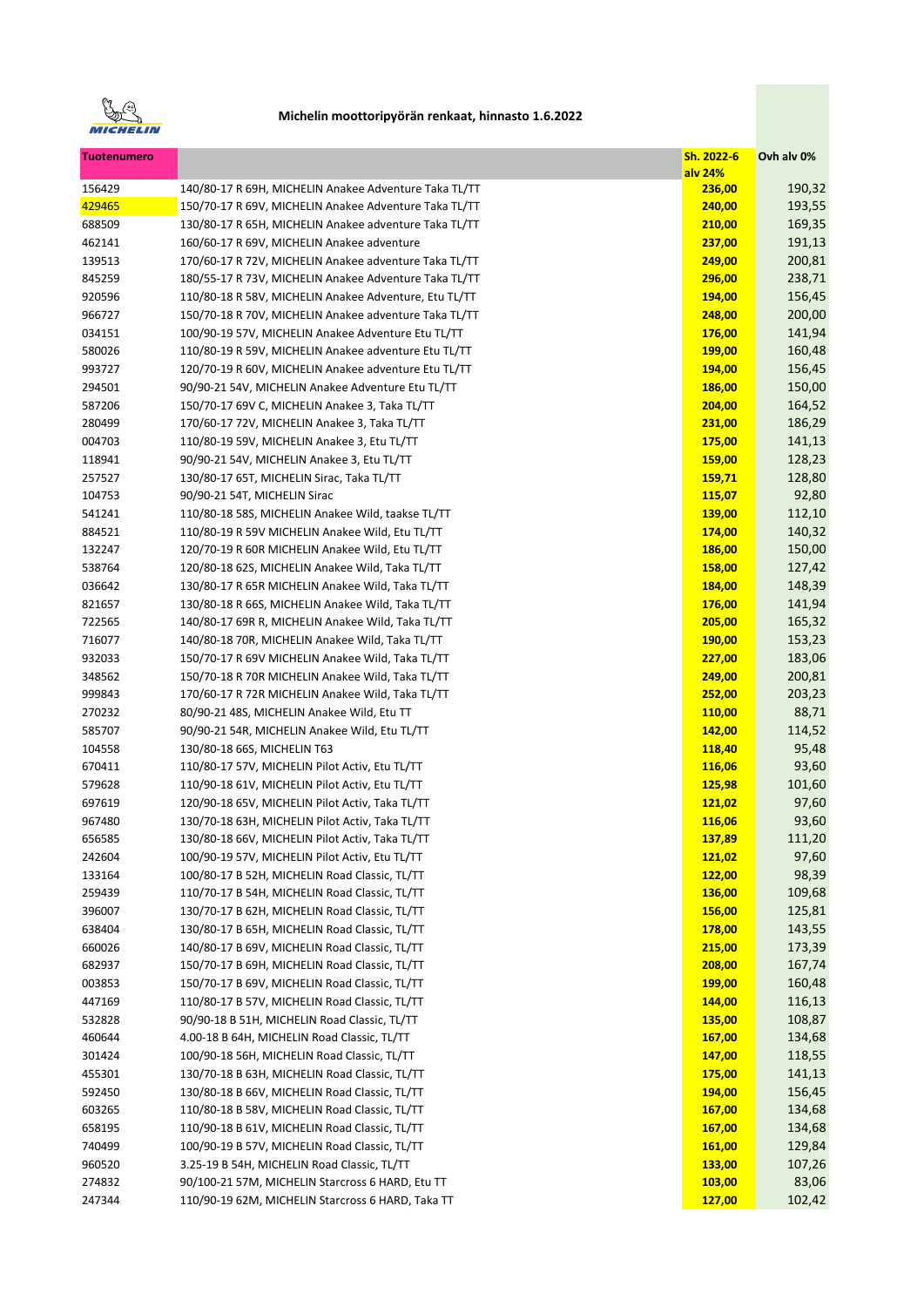

| <b>Tuotenumero</b> |                                                           | Sh. 2022-6<br>alv 24% | Ovh alv 0% |
|--------------------|-----------------------------------------------------------|-----------------------|------------|
| 004958             | 80/100-21 51M, MICHELIN Starcross 6 MEDIUM HARD, Etu TT   | 96,00                 | 77,42      |
| 812208             | 90/100-21 57M, MICHELIN Starcross 6 MEDIUM HARD, Etu TT   | 92,00                 | 74,19      |
| 775871             | 100/90-19 57M, MICHELIN Starcross 6 MEDIUM HARD, Taka TT  | 117,00                | 94,35      |
| 992418             | 110/90-19 62M, MICHELIN Starcross 6 MEDIUM HARD, Taka TT  | 121,00                | 97,58      |
| 954297             | 110/100-18 64M, MICHELIN Starcross 6 MEDIUM HARD, Taka TT | 117,00                | 94,35      |
| 120839             | 120/80-19 63M, MICHELIN Starcross 6 MEDIUM HARD, Taka TT  | 129,00                | 104,03     |
| 537861             | 120/90-18 65M, MICHELIN Starcross 6 MEDIUM HARD, Taka TT  | 124,00                | 100,00     |
| 222624             | 80/100-21 51M, MICHELIN Starcross 6 MEDIUM SOFT, Etu TT   | 96,00                 | 77,42      |
| 255766             | 90/100-21 57M, MICHELIN Starcross 6 MEDIUM SOFT, Etu TT   | 92,00                 | 74,19      |
| 233393             | 100/90-19 57M, MICHELIN Starcross 6 MEDIUM SOFT, Taka TT  | 117,00                | 94,35      |
| 733790             | 110/90-19 62M, MICHELIN Starcross 6 MEDIUM SOFT, Taka TT  | 121,00                | 97,58      |
| 466282             | 110/100-18 64M, MICHELIN Starcross 6 MEDIUM SOFT, Taka TT | 117,00                | 94,35      |
| 506348             | 120/80-19 63M, MICHELIN Starcross 6 MEDIUM SOFT, Taka TT  | 129,00                | 104,03     |
| 901841             | 120/90-18 65M, MICHELIN Starcross 6 MEDIUM SOFT, Taka TT  | 124,00                | 100,00     |
| 871319             | 100/90-19 57M, MICHELIN Starcross 6 MUD, Taka TT          | 124,00                | 100,00     |
| 271222             | 110/90-19 62M, MICHELIN Starcross 6 MUD, Taka TT          | 127,00                | 102,42     |
| 329081             | 80/100-21 51M, MICHELIN Starcross 6 SAND, Etu TT          | 96,00                 | 77,42      |
| 021333             | 100/90-19 57M, MICHELIN Starcross 6 SAND, Taka TT         | 124,00                | 100,00     |
| 599666             | 110/90-19 62M, MICHELIN Starcross 6 SAND, Taka TT         | 127,00                | 102,42     |
| 868951             | 2.50-10, MICHELIN 33J S TT Starcross 5 MINI Universal     | 45,00                 | 36,29      |
| 086733             | 2.75-10, MICHELIN 37J TT Starcross 5 MINI Taka            | 56,00                 | 45,16      |
| 786519             | 2.50-12, MICHELIN 36J TT Starcross 5 MINI Etu             | 53,00                 | 42,74      |
| 920290             | 60/100-14, MICHELIN 29M TT Starcross 5 MINI Etu           | 61,00                 | 49,19      |
| 639620             | 80/100-12, MICHELIN 41M TT Starcross 5 MINI Taka          | 70,00                 | 56,45      |
| 930497             | 80/100-21 51M, MICHELIN StarCross 5 Sand, TT Etu          | 96,00                 | 77,42      |
| 297381             | 100/90-19 57M, MICHELIN StarCross 5 Sand, TT Taka         | 124,00                | 100,00     |
| 949050             | 110/90-19 62M, MICHELIN StarCross 5 Sand, TT Taka         | 127,00                | 102,42     |
| 785304             | 80/100-21, MICHELIN Starcross 5 Soft, 51M, Etu TT         | 96,00                 | 77,42      |
| 725836             | 90/100-21, MICHELIN Starcross 5 Soft, 57M, Etu TT         | 103,00                | 83,06      |
| 920289             | 70/100-19 42M, MICHELIN Starcross 5 Soft, TT, Etu         | 77,00                 | 62,10      |
| 087554             | 70/100-17 40M, MICHELIN Starcross 5 Soft, TT Etu          | 71,00                 | 57,26      |
| 143683             | 100/100-18, MICHELIN Starcross 5 Soft, 59M, TT, Taka      | 114,00                | 91,94      |
| 227750             | 110/100-18, MICHELIN Starcross 5 Soft, 64M, TT, Taka      | 117,00                | 94,35      |
| 461928             | 120/90-18, MICHELIN Starcross 5 Soft, 65M, TT, Taka       | 124,00                | 100,00     |
| 162418             | 100/90-19, MICHELIN Starcross 5 Soft, 57M, TT, Taka       | 117,00                | 94,35      |
| 047359             | 110/90-19, MICHELIN Starcross 5 Soft, 62M,TT, Taka        | 121,00                | 97,58      |
| 275510             | 120/80-19, MICHELIN Starcross 5 Soft, 63M, TT, Taka       | <b>129,00</b>         | 104,03     |
| 546228             | 90/100-16 51M, MICHELIN Starcross 5 Soft, TT Taka         | 92,00                 | 74,19      |
| 120309             | 90/100-14 49M, MICHELIN Starcross 5 Soft, TT Taka         | 86,00                 | 69,35      |
| 106704             | 80/100-21, MICHELIN StarCross 5 Medium, 51M, Etu TT       | 96,00                 | 77,42      |
| 201735             | 90/100-21, MICHELIN StarCross 5 Medium, 57M, Etu TT       | 103,00                | 83,06      |
| 064426             | 70/100-19 42M, MICHELIN StarCross 5 Medium, Etu TT        | 77,00                 | 62,10      |
| 021161             | 70/100-17 40M, MICHELIN StarCross 5 Medium, Etu TT        | 71,00                 | 57,26      |
| 964279             | 100/90-19, MICHELIN StarCross 5 Medium, 57M, TT, Taka     | 117,00                | 94,35      |
| 916748             | 110/90-19, MICHELIN StarCross 5 Medium, 62M, TT, Taka     | 121,00                | 97,58      |
| 087232             | 100/100-18, MICHELIN Starcross 5 Medium, 59M, TT, Taka    | 114,00                | 91,94      |
| 111795             | 110/100-18, MICHELIN Starcross 5 Medium, 64M, TT, Taka    | 117,00                | 94,35      |
| 771311             | 120/90-18, MICHELIN StarCross 5 Medium, 65M, TT, Taka     | 124,00                | 100,00     |
| 732509             | 90/100-16 51M, MICHELIN 51M TT StarCross 5 Medium, Taka   | 92,00                 | 74,19      |
| 649440             | 90/100-14, MICHELIN 49M TT StarCross 5 Medium, Taka       | 86,00                 | 69,35      |
| 290055             | 90/100-21, MICHELIN StarCross 5 Hard, 57M, Etu TT         | 103,00                | 83,06      |
| 414640             | 120/80-19, MICHELIN Starcross 5 Medium, 63M, TT, Taka     | 129,00                | 104,03     |
| 691556             | 80/100-21 51R, MICHELIN TRACKER Etu TT                    | 73,00                 | 58,87      |
| 535355             | 100/100-18 59R, MICHELIN TRACKER Taka TT                  | 90,00                 | 72,58      |
| 173362             | 110/100-18 64R, MICHELIN TRACKER Taka TT                  | 93,00                 | 75,00      |
| 885099             | 120/90-18 65R, MICHELIN TRACKER Taka TT                   | 95,00                 | 76,61      |
| 087115             | 140/80-18 70R, MICHELIN TRACKER Taka TT                   | 106,00                | 85,48      |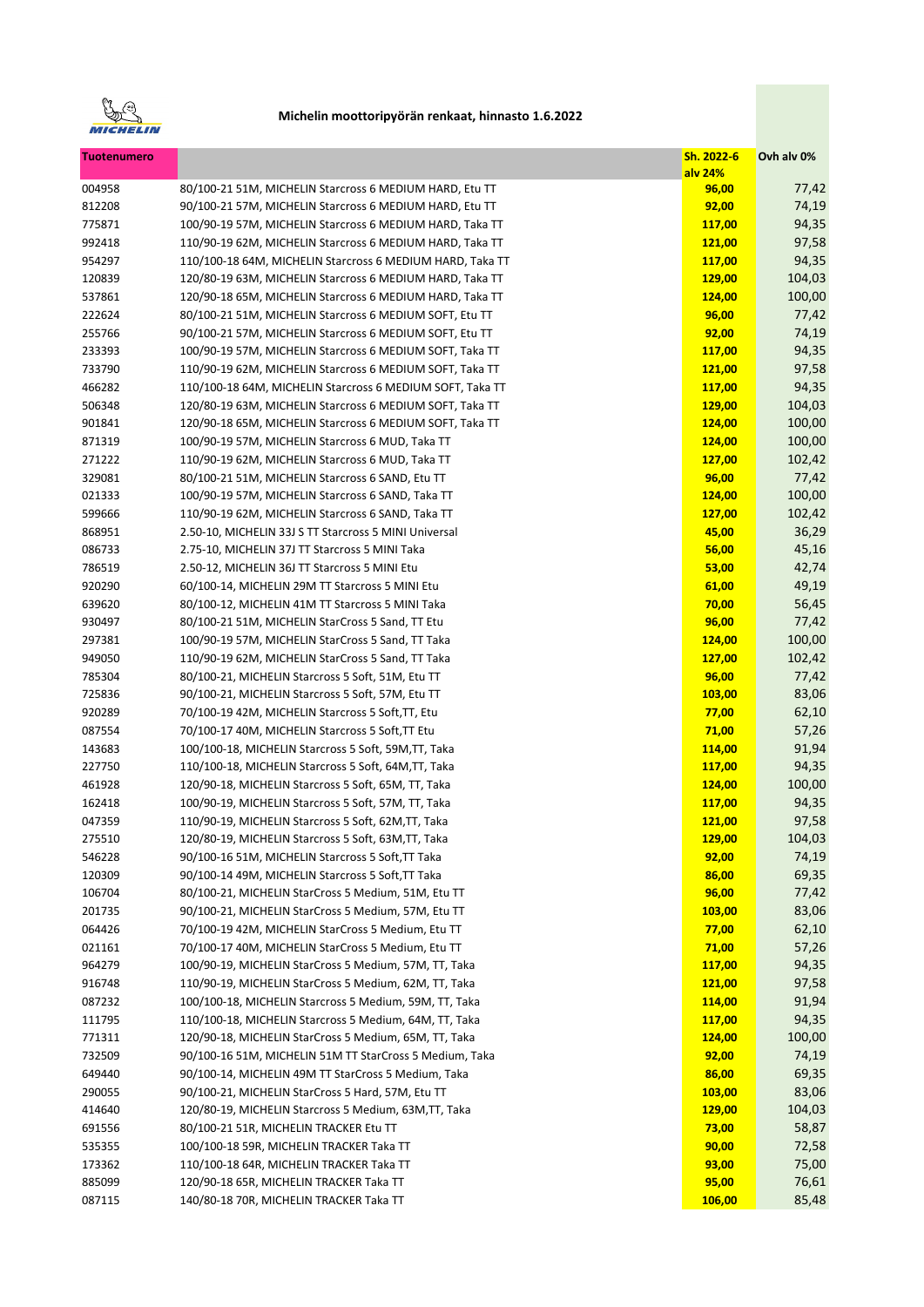

| <b>Tuotenumero</b> |                                                            | Sh. 2022-6<br>alv 24% | Ovh alv 0% |
|--------------------|------------------------------------------------------------|-----------------------|------------|
| 777632             | 100/90-19 87R, MICHELIN TRACKER Taka TT                    | 90,00                 | 72,58      |
| 505893             | 110/90-19 62R, MICHELIN TRACKER Taka TT                    | 93,00                 | 75,00      |
| 986133             | 120/80-19 63R, MICHELIN TRACKER Taka TT                    | 100,00                | 80,65      |
| 101261             | 140/80-18 70M, MICHELIN ENDURO XTREM NHS M14/M18, TT       | 215,00                | 173,39     |
| 537009             | 90/90-21 54R, MICHELIN Enduro Medium, Etu TT               | 106,00                | 85,48      |
| 214111             | 90/100-21 57R, MICHELIN Enduro Medium Etu TT               | 123,00                | 99,19      |
| 658101             | 120/90-18 65R, MICHELIN Enduro Medium Taka TT              | 135,00                | 108,87     |
| 536997             | 140/80-18 70R, MICHELIN Enduro Medium Taka TT              | 141,00                | 113,71     |
| 633081             | 90/100-21 57R, MICHELIN Enduro Hard M16, Etu TT            | 120,00                | 96,77      |
| 209230             | 90/90-21, MICHELIN Desert 54R, Race, Etu TT                | 205,00                | 165,32     |
| 111636             | 140/80-18, MICHELIN Desert 70R, Race, Taka TT              | 285,00                | 229,84     |
| 436147             | 80/100-21, MICHELIN Trial Light TT, 51M TT                 | 133,00                | 107,26     |
| 546774             | 120/100-18, MICHELIN Trial X Light, 68M TL                 | 219,00                | 176,61     |
| 510280             | 100/80-17 52S, MICHELIN Pilot Street, Etu TL/TT            | 110,00                | 88,71      |
| 393922             | 110/70-17 54S, MICHELIN Pilot Street, Etu TL/TT            | <b>113,00</b>         | 91,13      |
| 627009             | 110/70-17 54H, MICHELIN Pilot Street, Etu TL/TT            | 118,00                | 95,16      |
| 758449             | 130/70-17 62S, MICHELIN Pilot Street, Taka TL/TT           | 139,00                | 112,10     |
| 024137             | 140/70-17 66S, MICHELIN Pilot Street, Taka TL/TT           | 144,00                | 116,13     |
| 666756             | 140/70-17 66H, MICHELIN Pilot Street, Taka TL/TT           | 148,00                | 119,35     |
| 898552             | 90/90-18 57P, MICHELIN Pilot Street, vahvistettu, Etu TT   | 78,00                 | 62,90      |
| 320632             | 80/80-14 43P, MICHELIN Pilot Street, vahvistettut TL       | 48,00                 | 38,71      |
| 582269             | 90/90-14 52P, MICHELIN Pilot Street, vahvistettu TL/TT     | 60,00                 | 48,39      |
| 944867             | 100/90-14 57P, MICHELIN Pilot Street, TL/TT                | 88,00                 | 70,97      |
| 696105             | 120/70-14 61P, MICHELIN Pilot Street, vahvistettu TL       | 93,00                 | 75,00      |
| 749130             | 80/90-16 48S, MICHELIN Pilot Street, vahvistettu TL/TT     | 61,00                 | 49,19      |
| 517102             | 2.50-17 43P, MICHELIN Pilot Street, vahvistettu TT         | 51,00                 | 41,13      |
| 701696             | 80/80-17 46P, MICHELIN Pilot Street, vahvistettu TL        | 61,00                 | 49,19      |
| 765043             | 100/70-17 49S, MICHELIN Pilot Street, TL/TT                | 105,00                | 84,68      |
| 744651             | 120/70-17 58S, MICHELIN Pilot Street, TL                   | 118,00                | 95,16      |
| 422970             | 90/90-10 50J, MICHELIN CITY GRIP, TL                       | 48,00                 | 38,71      |
| 616514             | 100/80-10 53L, MICHELIN City Grip, TL                      | 45,00                 | 36,29      |
| 769001             | 100/90-10 56J, MICHELIN CITY GRIP, TL                      | 45,00                 | 36,29      |
| 352614             | 120/70-10 54L, MICHELIN City Grip, vahvistettu Taka TL     | 48,00                 | 38,71      |
| 024149             | 120/70-11 56L, MICHELIN City Grip, Taka TL, vahvistettu    | 56,00                 | 45,16      |
| 336154             | 100/80-14 48P, MICHELIN City Grip, Etu TL/TT               | 74,00                 | 59,68      |
| 640949             | 120/70-15 56P, MICHELIN City Grip, Etu TL                  | 80,00                 | 64,52      |
| 733128             | 120/70-14 61P, MICHELIN City Grip, Taka TL/TT, vahvistettu | 82,00                 | 66,13      |
| 279649             | 140/60-14 64P, MICHELIN City Grip, vahvistettu TL          | 87,00                 | 70,16      |
| 418951             | 140/70-14 68P, MICHELIN City Grip, vahvistettu, Taka TL    | 91,00                 | 73,39      |
| 771830             | 90/90-12 54P, MICHELIN City Grip, TL                       | 67,00                 | 54,03      |
| 386859             | 100/90-12 64P, MICHELIN City Grip, TL, vahvistettu         | 76,00                 | 61,29      |
| 679135             | 110/70-12 MICHELIN 47S TL City Grip 2 Etu                  | 54,00                 | 43,55      |
| 178008             | 110/90-12 MICHELIN 64S TL City Grip 2 Universal            | 74,00                 | 59,68      |
| 428596             | 120/70-12 MICHELIN 51S TL City Grip 2 Etu                  | 64,00                 | 51,61      |
| 183833             | 120/70-12 MICHELIN 58S REINF TL City Grip 2 Universal      | 65,00                 | 52,42      |
| 694192             | 120/80-12 MICHELIN 65S TL City Grip 2 Universal            | 63,00                 | 50,81      |
| 095189             | 130/70-12 MICHELIN 62S REINF TL City Grip 2 Universal      | 69,00                 | 55,65      |
| 494607             | 140/70-12 MICHELIN 65S REINF TL City Grip 2 Taka           | 77,00                 | 62,10      |
| 334017             | 110/70-13 MICHELIN 48S TL City Grip 2 Etu                  | 65,00                 | 52,42      |
| 640985             | 110/90-13 MICHELIN 56S TL City Grip 2 Etu                  | 74,00                 | 59,68      |
| 686453             | 120/70-13 MICHELIN 53S TL City Grip 2 Etu                  | 65,00                 | 52,42      |
| 691809             | 130/60-13 MICHELIN 60S REINF TL City Grip 2 Universal      | 72,00                 | 58,06      |
| 019653             | 130/70-13 MICHELIN 63S REINF TL City Grip 2 Universal      | 72,00                 | 58,06      |
| 491976             | 140/60-13 MICHELIN 63S REINF TL City Grip 2 Taka           | 79,00                 | 63,71      |
| 434660             | 150/70-13 MICHELIN 64S TL City Grip 2 Taka                 | 93,00                 | 75,00      |
| 139610             | 100/90-14 MICHELIN 57S REINF TL City Grip 2 Taka           | 81,00                 | 65,32      |
| 139596             | 110/80-14 MICHELIN 59S REINF TL City Grip 2 Universal      | 62,00                 | 50,00      |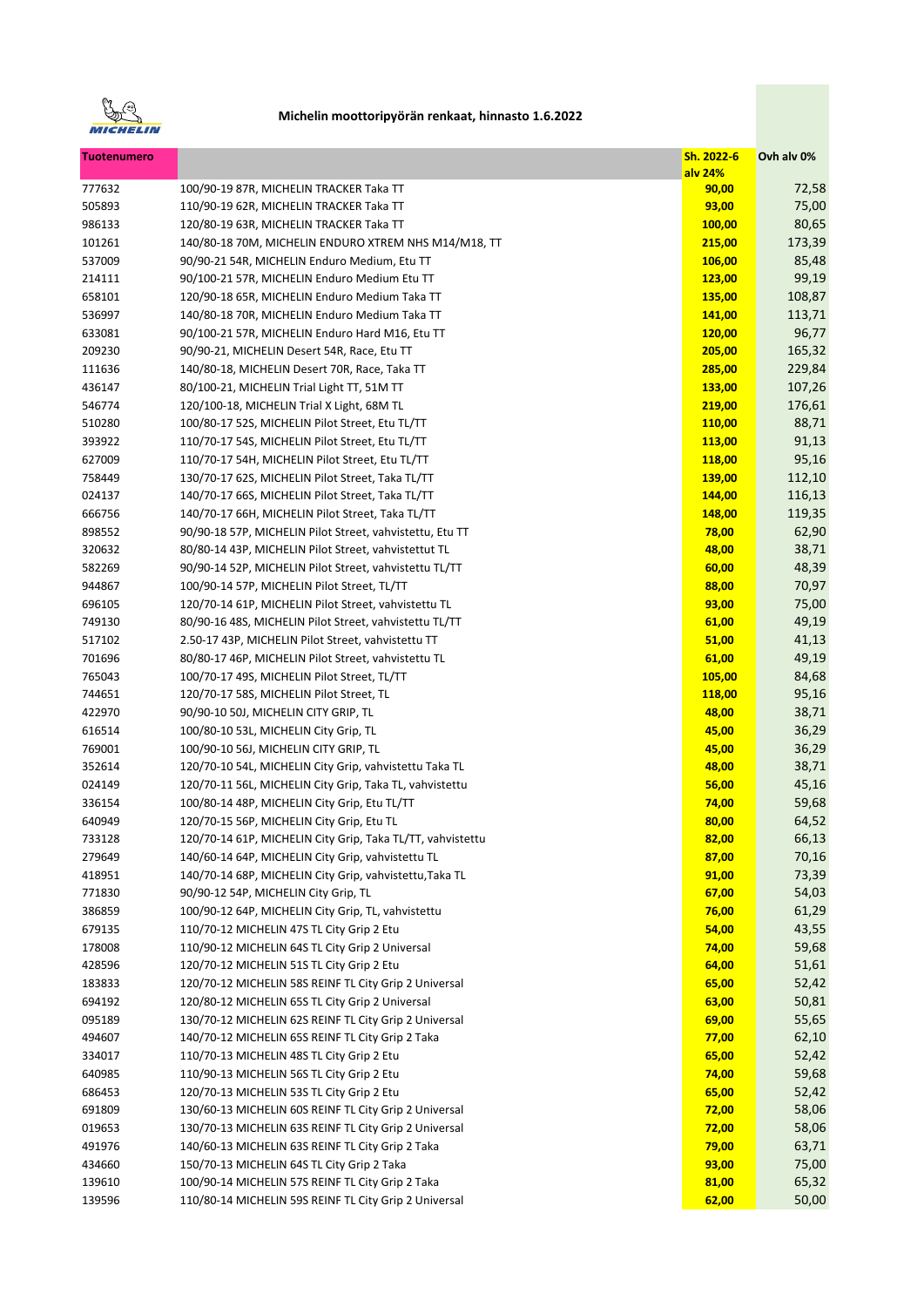

| <b>Tuotenumero</b> |                                                                                                     | Sh. 2022-6       | Ovh alv 0%     |
|--------------------|-----------------------------------------------------------------------------------------------------|------------------|----------------|
|                    | 120/70-14 MICHELIN 61S REINF TL City Grip 2 Universal                                               | alv 24%          |                |
| 627902             |                                                                                                     | 76,00            | 61,29          |
| 855484             | 120/80-14 MICHELIN 58S TL City Grip 2 Universal<br>140/60-14 MICHELIN 64S REINF TL City Grip 2 Taka | 84,00            | 67,74<br>72,58 |
| 449613<br>003142   | 140/70-14 MICHELIN 68S REINF TL City Grip 2 Taka                                                    | 90,00<br>93,00   | 75,00          |
| 276504             | 150/70-14 B MICHELIN 66S TL City Grip 2 Taka                                                        | 104,00           | 83,87          |
| 454483             | 90/90-14 MICHELIN 52S REINF TL City Grip 2 Universal                                                | 70,00            | 56,45          |
| 624880             | 120/70-15 MICHELIN 56S TL City Grip 2 Etu                                                           | 84,00            | 67,74          |
|                    |                                                                                                     |                  |                |
| 322226<br>997521   | 130/80-15 MICHELIN 63S TL City Grip 2 Taka<br>140/70-15 MICHELIN 69S REINF TL City Grip 2 Taka      | 106,00<br>111,00 | 85,48<br>89,52 |
|                    | 90/80-16 MICHELIN 51S REINF TL City Grip 2 Universal                                                |                  |                |
| 871874             |                                                                                                     | 76,00            | 61,29          |
| 019996             | 100/80-16 MICHELIN 50S TL City Grip 2 Universal                                                     | 74,00            | 59,68          |
| 930281<br>580315   | 110/70-16 MICHELIN 52S TL City Grip 2 Etu<br>120/80-16 MICHELIN 60S TL City Grip 2 Universal        | 91,00<br>86,00   | 73,39<br>69,35 |
| 241569             | 130/70-16 MICHELIN 61S TL City Grip 2 Taka                                                          |                  | 89,52          |
|                    |                                                                                                     | 111,00           |                |
| 941396             | 140/70-16 MICHELIN 65S TL City Grip 2 Taka                                                          | 98,00            | 79,03          |
| 811754             | 120/70-15 R 56H, MICHELIN Pilot Road 4 SC, Etu TL                                                   | 147,00           | 118,55         |
| 648697             | 160/60-14 R 65H, MICHELIN Pilot Road 4 SC, Taka TL                                                  | 170,00           | 137,10         |
| 620409             | 160/60-15 67H, MICHELIN Pilot Road 4 SC, Taka TL                                                    | 180,00           | 145,16         |
| 104697             | 100/90-10 56J, MICHELIN S1, TL/TT                                                                   | 43,00            | 34,68          |
| 104720             | 90/90-10 50J, MICHELIN S1, TL/TT                                                                    | 45,00            | 36,29          |
| 534454             | 100/80-10 53L, MICHELIN S1, TL/TT                                                                   | 42,00            | 33,87          |
| 104721             | 110/80-10 58J, MICHELIN S1 TL/TT                                                                    | 48,00            | 38,71          |
| 434962             | 130/70-10 52J, MICHELIN S1, TL/TT                                                                   | 54,00            | 43,55          |
| 871893             | 3.00-10 50J, MICHELIN S1, TL/TT                                                                     | 41,00            | 33,06          |
| 968820             | 3.50-10 59J, MICHELIN S1, TL/TT, vahvistettu                                                        | 43,00            | 34,68          |
| 309015             | 80/100-10 46J, MICHELIN S1 TL/TT                                                                    | 43,00            | 34,68          |
| 601859             | 80/90-10 44J, MICHELIN S1 TL/TT                                                                     | 41,00            | 33,06          |
| 057030             | 120/90-10 57L, MICHELIN Bopper, TL/TT                                                               | 49,00            | 39,52          |
| 057031             | 130/90-10 61L, MICHELIN Bopper, TL/TT                                                               | 52,00            | 41,94          |
| 057023             | 120/70-12 51L, MICHELIN Bopper TL/TT                                                                | 53,00            | 42,74          |
| 817220             | 120/70-14 R 55H, MICHELIN Pilot Power 3 SC, Etu TL                                                  | 138,00           | 111,29         |
| 171295             | 120/70-15 R 56H, MICHELIN Pilot Power 3 SC, Etu TL                                                  | 147,00           | 118,55         |
| 184338             | 160/60-15 R 67H, MICHELIN Pilot Power 3 SC, Taka TL                                                 | 180,00           | 145,16         |
| 024497             | 110/70-12 47L, MICHELIN Power Pure SC TL                                                            | 54,00            | 43,55          |
| 101866             | 120/70-12 51P, MICHELIN Power Pure SC, Etu TL                                                       | 62,00            | 50,00          |
| 614566             | 120/70-12 58P, MICHELIN Power Pure SC, TL, vahvistettu                                              | 64,00            | 51,61          |
| 305000             | 130/70-12 62P, MICHELIN Power Pure SC, Taka TL, vahvistettu                                         | 69,00            | 55,65          |
| 458242             | 140/70-12 60P, MICHELIN Power Pure SC, Taka TL                                                      | 80,00            | 64,52          |
| 796466             | 110/90-13 56P, MICHELIN Power Pure SC, Etu TL                                                       | 69,00            | 55,65          |
| 424346             | 120/70-13 53P, MICHELIN Power Pure SC, Etu TL                                                       | 64,00            | 51,61          |
| 146100             | 130/60-13 53P, MICHELIN Power Pure SC, Etu/R TL                                                     | 67,00            | 54,03          |
| 382282             | 130/60-13 60P, MICHELIN Power Pure SC, Etu/R TL, vahvistettu                                        | 70,00            | 56,45          |
| 738847             | 130/70-13 63P, MICHELIN Power Pure SC, Taka TL, vahvistettu                                         | 73,00            | 58,87          |
| 068265             | 140/60-13 57P, MICHELIN Power Pure SC, Taka TL                                                      | 77,00            | 62,10          |
| 923566             | 150/70-13 64S, MICHELIN Power Pure SC, Taka TL                                                      | 91,00            | 73,39          |
| 459869             | 120/80-14 58S, MICHELIN Power Pure SC, Etu TL                                                       | 84,00            | 67,74          |
| 888685             | 120/70-15 56S, MICHELIN Power Pure SC, Etu TL                                                       | 81,00            | 65,32          |
| 286927             | 130/80-15 63P, MICHELIN Power Pure SC, Taka TL                                                      | 108,00           | 87,10          |
| 057237             | 3.50-8 46J, MICHELIN S83, TT                                                                        | 37,00            | 29,84          |
| 104696             | 100/90-10 56J, MICHELIN S83, TL/TT                                                                  | 41,00            | 33,06          |
| 057199             | 3.00-10 42J, MICHELIN S83, TL/TT                                                                    | 34,00            | 27,42          |
| 057203             | 3.50-10 59J, MICHELIN S83, vahvistettu, TL/TT                                                       | 41,00            | 33,06          |
| 057104             | 120/90-10 57J, MICHELIN Reggae, TL                                                                  | 49,00            | 39,52          |
| 104647             | 130/90-10 61J, MICHELIN Reggae, TL                                                                  | 51,00            | 41,13          |
| 057334             | MICHELIN BIB-Mousse 100/90-19, 120/80-19 M22, Cross, Enduro                                         | 235,00           | 189,52         |
| 057335             | MICHELIN BIB-Mousse 110/90-19 M199, Cross                                                           | 235,00           | 189,52         |
| 057337             | MICHELIN BIB-Mousse 140/80-18, 130/80-18, 110/100-18, M14, Enduro, Cross                            | 238,00           | 191,94         |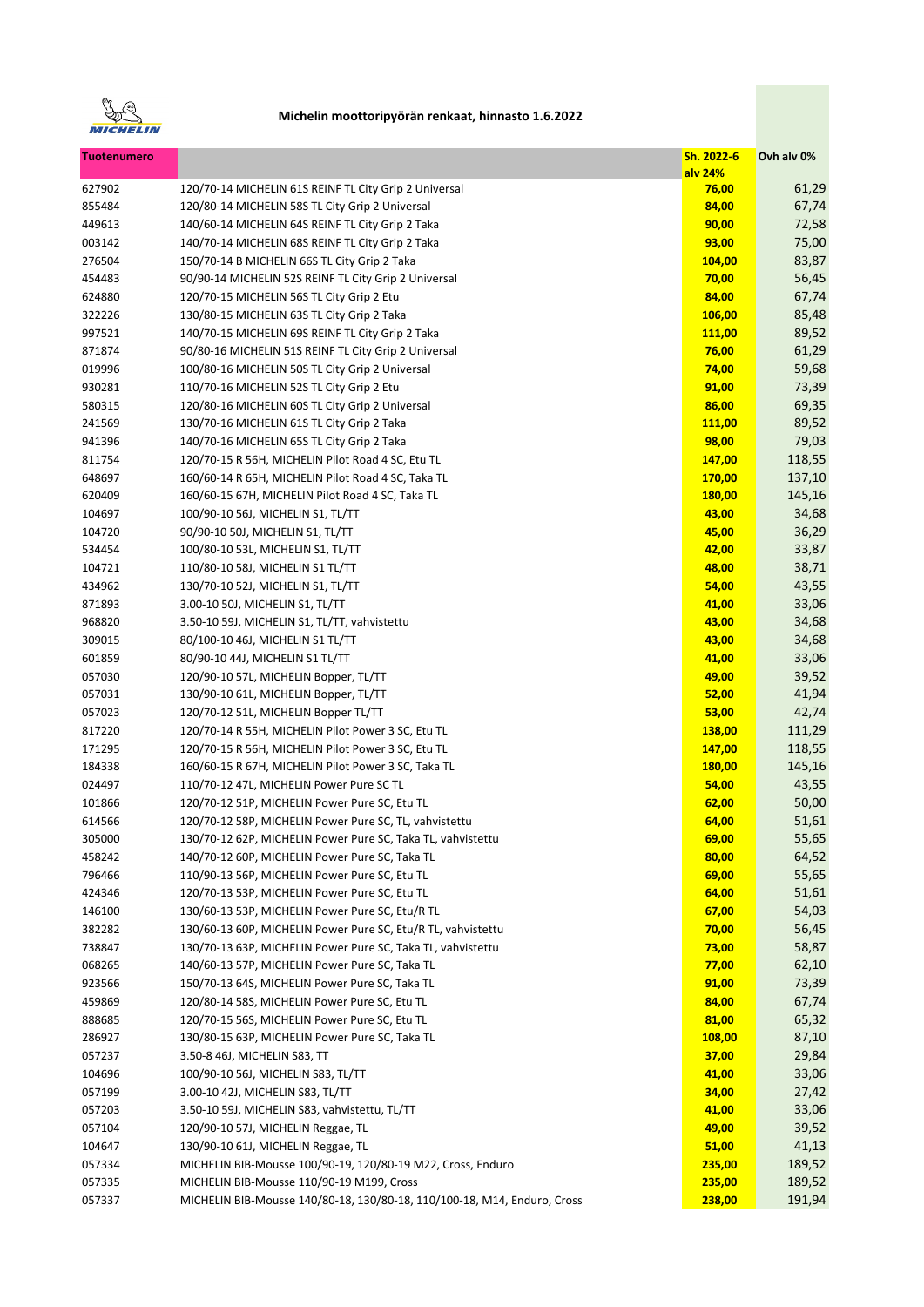

| <b>Tuotenumero</b> |                                                                                  | Sh. 2022-6   | Ovh alv 0% |
|--------------------|----------------------------------------------------------------------------------|--------------|------------|
|                    |                                                                                  | alv 24%      |            |
| 763062             | MICHELIN BIB-Mousse 120/90-18, M18, Enduro, Cross                                | 238,00       | 191,94     |
| 057333             | MICHELIN BIB-Mousse 80/100-21, 90/90-21, M15                                     | 219,00       | 176,61     |
| 338000             | MICHELIN BIB-Mousse 90/100-21, M16                                               | 225,00       | 181,45     |
| 057331             | MICHELIN BIB-Mousse 140/90-18, 140/80-18 Desert M02                              | 265,00       | 213,71     |
| 551165             | MICHELIN Gel BIB-Mousse Asennusgeeli 12 kpl                                      | 125,00       | 100,81     |
| 155574             | MICHELIN sisärengas 2.50/2.75-10 MBR: venttiili TR4 suora                        | 12,00        | 9,68       |
| 974530             | MICHELIN sisärengas 2.50, 80/100-12 MCR: venttiili TR4 suora                     | 12,00        | 9,68       |
| 931670             | MICHELIN sisärengas 60/100-14 MBR: venttiili TR4 suora                           | 12,00        | 9,68       |
| 125389             | MICHELIN sisärengas 90/100-14, vahvistettu ST30F MI,: venttiili TR4 suora        | 16,00        | 12,90      |
| 125390             | MICHELIN sisärengas 90/100-16, vahvistettu ST30F MI,: venttiili TR4 suora        | 16,00        | 12,90      |
| 335733             | MICHELIN sisärengas 140/80, 150/160/60-17 MHR: venttiili TR4 suora               | 24,00        | 19,35      |
| 125391             | MICHELIN sisärengas 70/100-17, vahvistettu ST30F MI,: venttiili TR4 suora        | 24,00        | 19,35      |
| 830920             | MICHELIN sisärengas 130/140/80, 120/90-18 MFR: venttiili TR4 suora               | 24,00        | 19,35      |
| 795250             | MICHELIN sisärengas 140/80, 120/130/90-18 MGR: venttiili TR4 suora               | 23,00        | 18,55      |
| 600967             | MICHELIN sisärengas 140/80-18 UHD LARGE erikoisvahva 4 mm,: venttiili TR4 suora  | 32,00        | 25,81      |
| 034757             | MICHELIN sisärengas 120/90, 130/80-18 UHD MEDIUM erikoisvahva 4mm,:venttiili TR4 | 32,00        | 25,81      |
| 754720             | MICHELIN sisärengas 100/90, 120/80-19 MER: venttiili TR4 suora                   | 24,00        | 19,35      |
| 623140             | MICHELIN sisärengas 110/90, 130/70-19 MFR: venttiili TR4 suora                   | 23,00        | 18,55      |
| 842770             | MICHELIN sisärengas 120/80, 130/70-19 UHD erikoisvahva 4 mm,: venttiili TR4 suor | 41,00        | 33,06      |
| 125392             | MICHELIN sisärengas 70/100-19, vahvistettu ST30F MI,: venttiili TR4 suora        | 24,00        | 19,35      |
| 833092             | MICHELIN sisärengas 2.50/2.75/3.00, 80/90, 90/90-21 MDR: venttiili TR4 suora     | 22,00        | 17,74      |
| 827203             | MICHELIN sisärengas 90/90-21 UHD erikoisvahva 4 mm,: venttiili TR4 suora         | 27,00        | 21,77      |
| 605348             | MICHELIN sisärengas 130/90-15 MI: venttili 2171, 90 astetta                      | 17,00        | 13,71      |
| 012116             | MICHELIN sisärengas 140/150/90, 170/180/70-15 MJ venttiili 2171, 90 astetta      | <b>17,00</b> | 13,71      |
| 178176             | MICHELIN sisärengas 110/90, 120/80-16 MG: venttiili TR4 suora                    | 14,00        | 11,29      |
| 190223             | MICHELIN sisärengas 2.75, 90/80-16 MD: venttiili TR4 suora                       | 12,00        | 9,68       |
| 668275             | MICHELIN sisärengas 3.25/3.50,100/90-16 MF: venttiili TR4 suora                  | 13,00        | 10,48      |
| 099604             | MICHELIN sisärengas 120/130/140/90, MT90, 150/80-16 MI venttiili 2171, 90 astett | 18,00        | 14,52      |
| 959484             | MICHELIN sisärengas 120/140/90, MT90, 150/80-16 MI2 TR4 HD-venttiili Offset      | <b>19,00</b> | 15,32      |
| 899702             | MICHELIN sisärengas 150/70, 160/70, 140/80, 130/90-17 ML: venttiili TR4 suora    | 20,00        | 16,13      |
| 143858             | MICHELIN sisärengas 2.75-17 MD: venttiili TR4 suora                              | 12,00        | 9,68       |
| 524451             | MICHELIN sisärengas 2.25/2.50-17 MC: venttiili TR4 suora                         | 12,00        | 9,68       |
| 788345             | MICHELIN sisärengas 3.00, 100/80-17 ME: venttiili TR4 suora                      | 13,00        | 10,48      |
| 306786             | MICHELIN sisärengas 4.00/4.60, 120/80-17 MG: venttiili TR4 suora                 | 14,00        | 11,29      |
| 166806             | MICHELIN sisärengas 130-140/70, 130/80, 120/90-17 MH: venttiili TR4 suora        | 17,00        | 13,71      |
| 718703             | MICHELIN sisärengas 2.75/3.00, 90/90, 80/100-18 ME: venttiili TR4 suora          | 13,00        | 10,48      |
| 929348             | MICHELIN sisärengas 3.25/3.50-18, 110/120/80-18 MF: venttiili TR4 suora          | 14,00        | 11,29      |
| 410943             | MICHELIN sisärengas 4.00/4.60, 130/70, 130/90-18 MG: venttiili TR4 suora         | <b>15,00</b> | 12,10      |
| 528151             | MICHELIN sisärengas 2.50-18 MC: venttiili TR4 suora                              | <b>13,00</b> | 10,48      |
| 390115             | MICHELIN sisärengas 3.00, 90/90-19 ME: venttiili TR4 suora                       | 13,00        | 10,48      |
| 032532             | MICHELIN sisärengas 3.25, 110/80, 100/110/90-19 MF: venttiili TR4 suora          | 16,00        | 12,90      |
| 206108             | MICHELIN sisärengas 3.00, 90/90-21 MD: venttiili TR4 suora                       | 14,00        | 11,29      |
| 125611             | MICHELIN sisärengas 3.50/4.00-8: venttiili 741, 150 astetta                      | <b>12,00</b> | 9,68       |
| 125614             | MICHELIN sisärengas 3.50-4.00-8: venttiili 1202, 90 astetta                      | 12,00        | 9,68       |
| 733003             | MICHELIN sisärengas 3.00/3.50. 100/80. 100/90. 90/90-10: venttiili 1202, 90 aste | <b>11,00</b> | 8,87       |
| 125627             | MICHELIN sisärengas 3.00/3.50-12: venttiili 741, 150 astetta                     | 6,00         | 4,84       |
| D-005997           | 3.50-8 46M, DELI Classic S238, ulkorengas                                        | 25,00        | 20,16      |
| D-005980           | 3.50-8 46M, DELI Finn SC110, ulkorengas                                          | 31,00        | 25,00      |
| D-010540           | 3.00-10 DELI Eagle SC107, ulkorengas                                             | 32,00        | 25,81      |
| D-006017           | 3.50-10 DELI Whoop S219 ulkorengas                                               | 33,00        | 26,61      |
| D-006024           | 3.50-10 DELI Musso SC108, ulkorengas                                             | 35,00        | 28,23      |
| D-003269           | 120/70-10 DELI Force SC103 ulkorengas                                            | 41,00        | 33,06      |
| D-005973           | 3.50-8 46M, DELI X-Worm SB112A, ulkorengas                                       | 35,00        | 28,23      |
| D-006093           | 110/70-17 DELI X-Worm SB112A, ulkorengas                                         | 67,00        | 54,03      |
| D-006123           | 100/80-17 49S, DELI Samurai SB128, ulkorengas                                    | 67,00        | 54,03      |
| D-002583           | 130/70-17 62R, DELI Samurai SB128, ulkorengas                                    | 78,00        | 62,90      |
| D-006109           | 100/80-17 52R TL, DELI Storm SB106, ulkorengas                                   | 54,00        | 43,55      |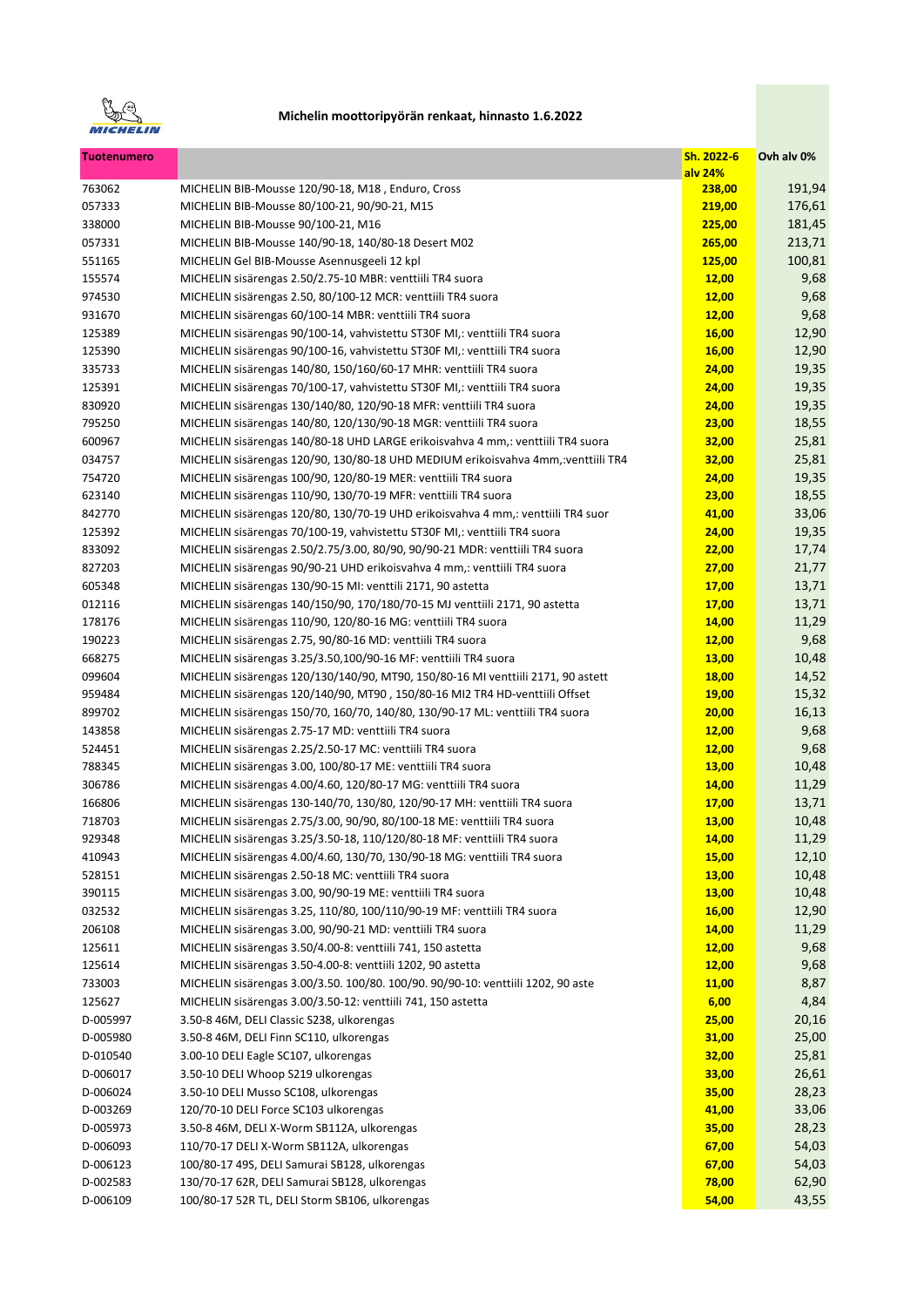

| <b>Tuotenumero</b> |                                                                                | Sh. 2022-6<br>alv 24% | Ovh alv 0% |
|--------------------|--------------------------------------------------------------------------------|-----------------------|------------|
| D-006130           | 130/70-17 62R, TL, DELI Storm SB106R, ulkorengas                               | 67,00                 | 54,03      |
| D-011882           | 120/70-12 DELI Street Enduro SB117, ulkorengas                                 | 57,00                 | 45,97      |
| D-011899           | 130/70-12 DELI Street Enduro SB117, ulkorengas taakse                          | 57,00                 | 45,97      |
| D-011905           | 130/60-13 DELI Street Enduro SB117, ulkorengas                                 | 57,00                 | 45,97      |
| D-006116           | 100/80-17 52R, DELI Street Enduro SB117, ulkorengas                            | 67,00                 | 54,03      |
| D-006147           | 130/70-17 62S, DELI Street Enduro SB117, ulkorengas                            | 78,00                 | 62,90      |
| D-028392           | 120/70-12 51P M+S, DELI Winterberg SB158, ulkorengas                           | 78,00                 | 62,90      |
| D-028408           | 130/70-12 56P M+S, DELI Winterberg SB158, ulkorengas                           | 78,00                 | 62,90      |
| D-025308           | 100/80-17 52R M+S, DELI Winterberg SB158, ulkorengas                           | 94,00                 | 75,81      |
| D-025292           | 130/70-17 62R M+S, DELI Winterberg SB158, ulkorengas                           | 127,00                | 102,42     |
| D-004426           | 3.50-10 DELI X-Blade SC102, ulkorengas                                         | 35,00                 | 28,23      |
| D-004433           | 110/70-12 DELI X-Blade SC102A, ulkorengas                                      | 51,00                 | 41,13      |
| D-004440           | 120/70-12 DELI X-Blade SC102, ulkorengas                                       | 55,00                 | 44,35      |
| D-004341           | 130/70-12 DELI X-Blade SC102, ulkorengas                                       | 51,00                 | 41,13      |
| D-006031           | 130/60-13 DELI X-Blade SC102, ulkorengas                                       | 51,00                 | 41,13      |
| D-006048           | 140/60-13 DELI X-Blade SC102, ulkorengas                                       | 55,00                 | 44,35      |
| D-004457           | 120/70-12 DELI Urban Grip SC109F, ulkorengas eteen                             | 55,00                 | 44,35      |
|                    | 130/70-12 DELI Urban Grip SC109R, ulkorengas taakse                            |                       |            |
| D-002569           | 140/60-13 DELI Urban Grip SC109R, ulkorengas taakse                            | 55,00                 | 44,35      |
| 74910              |                                                                                | 55,00                 | 44,35      |
| D-006079           | 2.75-17 DELI Trail S209A, ulkorengas                                           | 37,00                 | 29,84      |
| D-018126           | 100/80-17 58R TL, DELI Brutal SB107, ulkorengas                                | 77,00                 | 62,10      |
| D-018133           | 130/70-17 62S, DELI Brutal SB107, ulkorengas                                   | 88,00                 | 70,97      |
| D-006185           | 110/80-18 58P, DELI Brutal SB107, TT, ulkorengas                               | 66,00                 | 53,23      |
| D-006246           | 80/90-21 48P, DELI Brutal SB107, TT, ulkorengas                                | 55,00                 | 44,35      |
| D-018744           | 90/100-16 52M, DELI Swallow X-Cross Pro SB111A, ulkorengas taakse              | 65,00                 | 52,42      |
| D-011219           | 3.50-17 54P, DELI Swallow X-Cross SB111, ulkorengas                            | 56,00                 | 45,16      |
| D-018737           | 70/100-19 42M, DELI Swallow X-Cross Pro SB111A, ulkorengas eteen               | 55,00                 | 44,35      |
| D-006192           | 120/90-18 65R, DELI Enduro Competition SB121, ulkorengas F.I.M hyväksytty      | 77,00                 | 62,10      |
| D-006208           | 140/80-18 70R, DELI Enduro Competition SB121, ulkorengas F.I.M hyväksytty      | 83,00                 | 66,94      |
| D-006260           | 90/90-21 54R, DELI Enduro Competition SB120, ulkorengas F.I.M hyväksytty       | 60,00                 | 48,39      |
| D-024981           | 120/90-18 65R DELI Enduro Competition SB121, ulkorengas F.I.M hyväksytty, SOFT | 100,00                | 80,65      |
| D-023113           | 140/80-18 70R DELI Enduro Competition SB121, ulkorengas F.I.M hyväksytty, SOFT | 100,00                | 80,65      |
| D-023120           | 90/90-21 54R DELI Enduro Competition SB120, ulkorengas F.I.M hyväksytty, SOFT  | 71,00                 | 57,26      |
| D-006086           | 70/100-17 40M, DELI Terra Cross SB114F, ulkorengas eteen                       | 42,00                 | 33,87      |
| D-006161           | 100/100-18 65M, DELI Terra Cross SB114R, ulkorengas taakse                     | 77,00                 | 62,10      |
| D-006239           | 110/90-19 62M, DELI Terra Cross SB114R, ulkorengas taakse                      | 76,00                 | 61,29      |
| D-023410           | 2.50-10 33J, DELI Terra Cross SB114 SOFT, ulkorengas                           | 26,00                 | 20,97      |
| D-023427           | 80/100-12 50M, DELI Terra Cross SB114R SOFT, ulkorengas taakse                 | 41,00                 | 33,06      |
| D-023434           | 60/100-14 30M, DELI Terra Cross SB114F SOFT, ulkorengas eteen                  | 33,00                 | 26,61      |
| D-025025           | 110/100-18 70M, DELI Terra Cross SB114R SOFT, ulkorengas taakse                | 95,00                 | 76,61      |
| D-025018           | 110/90-19 62M, DELI Terra Cross SB114R SOFT, ulkorengas taakse                 | 95,00                 | 76,61      |
| D-025032           | 80/100-21 57M, DELI Terra Cross SB114F SOFT, ulkorengas eteen                  | 66,00                 | 53,23      |
| D-018751           | 90/90-21 54M, DELI All Terra VX15 SB-139F, ulkorengas eteen                    | 64,00                 | 51,61      |
| MB-1000            | 90/90-21, 80/100-21 Mousse Balls, Etu                                          | 199,00                | 160,48     |
| MB-2000            | 140/80-18 Mousse Balls, Taka                                                   | 199,00                | 160,48     |
| 74106N             | 3.50-8 46M, DELI Finn SC-110, nastarengas, 80 nastaa                           | 65,00                 | 52,42      |
| D-010540N          | 3.00-10 42J, DELI Eagle SC107, nastarengas, 84 nastaa                          | 75,00                 | 60,48      |
| 74920N             | 3.50-10 51J, DELI Musso SC108, nastarengas, 88 nastaa                          | 80,00                 | 64,52      |
| 74900N             | 120/70-12 58S, DELI Street Enduro SB117, nastarengas, 120 nastaa               | 89,00                 | 71,77      |
| 74901N             | 130/70-12 58S, DELI Street Enduro SB117, nastarengas, 120 nastaa               | 89,00                 | 71,77      |
| D-028392N          | 120/70-12 51P M+S, DELI Winterberg SB158, nastarengas, 128 nastaa              | 109,00                | 87,90      |
| D-028408N          | 130/70-12 56P M+S, DELI Winterberg SB158, nastarengas, 120 nastaa              | 109,00                | 87,90      |
| 74909N             | 130/60-13 60M, DELI Street Enduro SB117, nastarengas, 132 nastaa               | 89,00                 | 71,77      |
| 74118N             | 2.75-17 41P, DELI Trail S-209A, nastarengas, 108 nastaa                        | 79,00                 | 63,71      |
| 72126N             | 3.50-17 MITROC nastarengas M889, 144 nastaa                                    | 89,00                 | 71,77      |
| 74928N             | 100/80-17 52R, DELI Street Enduro SB117, nastarengas, 120 nastaa               | 96,00                 | 77,42      |
| 74930N             | 130/70-17 62S, DELI Street Enduro SB117, nastarengas, 120 nastaa               | 112,00                | 90,32      |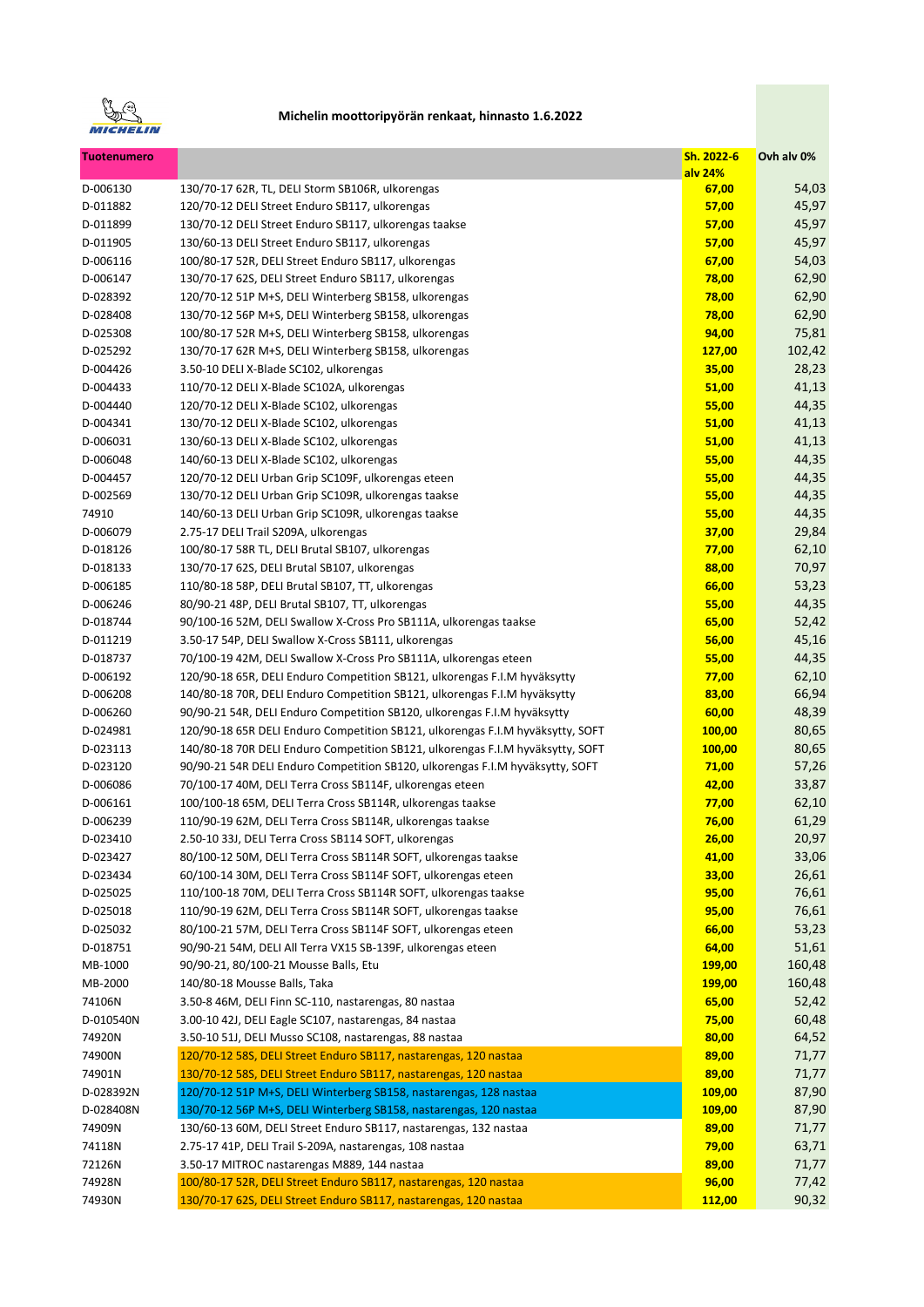

| <b>Tuotenumero</b>        |                                                                                        | Sh. 2022-6        | Ovh alv 0%       |
|---------------------------|----------------------------------------------------------------------------------------|-------------------|------------------|
| D-018126N                 | 100/80-17 58R, DELI Brutal SB107, nastarengas, 150 nastaa                              | alv 24%<br>109,00 | 87,90            |
| D-018133N                 | 130/70-17 62S, DELI Brutal SB107, 133 nastaa, nastarengas                              | 119,00            | 95,97            |
| D-025308N                 | 100/80-17 52R M+S, DELI Winterberg SB158, nastarengas, 144 nastaa                      | 119,00            | 95,97            |
| D-025292N                 | 130/70-17 62R M+S, DELI Winterberg SB158, nastarengas. 120 nastaa                      | 149,00            | 120,16           |
| 74924N                    | 80/90-21 48P, DELI Brutal SB107, nastarengas, 170 nastaa                               | 99,00             | 79,84            |
| 74922N                    | 110/80-18 58P, DELI Brutal SB107, nastarengas, 144 nastaa                              | 105,00            | 84,68            |
| D-005737                  | 3.50/4.00-8 DELI TR87, 90 astetta, sisärengas                                          | 9,50              | 7,66             |
| D-005744                  | 2.50/2.75-10 DELI TR4 sisärengas                                                       | 9,50              | 7,66             |
| D-005751                  | 2.75/3.00-10 DELI TR87, 90 astetta, sisärengas                                         | 9,50              | 7,66             |
| D-005768                  | 3.25/3.50-10 DELI TR87, 90 astetta, sisärengas                                         | 9,50              | 7,66             |
| D-006857                  | 4.00/4.50-10 (120/90-10) DELI JS87, 90 astetta, sisärengas                             | 9,50              | 7,66             |
| D-006826                  | 3.00/3.50-12 (80/100-12) DELI TR4 sisärengas                                           | 11,50             | 9,27             |
| D-005775                  | 120/130/70-12 DELI TR4 sisärengas                                                      | 11,50             | 9,27             |
| D-005782                  | 140/60-13 DELI TR87, 90 astetta, sisärengas                                            | 11,50             | 9,27             |
| D-005799                  | 2.50/2.75-14 (60/100-14) DELI TR4 sisärengas                                           | 11,50             | 9,27             |
| D-005805                  | 2.50/2.75-16 DELI TR4 sisärengas                                                       | 11,50             | 9,27             |
| D-005812                  | 3.00/3.25-16 DELI TR4 sisärengas                                                       | 11,50             | 9,27             |
| D-005829                  | 2.50/2.75-17 DELI TR4 sisärengas                                                       | 11,50             | 9,27             |
|                           | 3.50/4.00-17 (100/80-17) DELI TR4 sisärengas                                           | 13,50             | 10,89            |
| D-005836<br>D-005843      | 4.50/5.10-17 (130/70-17) DELI TR4 sisärengas                                           | 14,50             | 11,69            |
|                           |                                                                                        |                   |                  |
| D-005850                  | 3.25/3.50-18 DELI TR4 sisärengas                                                       | 11,50             | 9,27             |
| D-005867                  | 4.00/4.50-18 DELI TR4 sisärengas                                                       | 11,50             | 9,27             |
| D-005874                  | 2.25-19 DELI TR4 sisärengas                                                            | 11,50             | 9,27             |
| D-005881                  | 3.25/3.50-19 DELI TR4 sisärengas                                                       | <b>11,50</b>      | 9,27             |
| D-005898                  | 3.50/4.00-19 DELI TR4 sisärengas                                                       | <b>11,50</b>      | 9,27             |
| D-005904                  | 2.75/3.00-21 DELI TR4 sisärengas                                                       | 11,50             | 9,27             |
| T281111                   | 2.75-17 (21x2.75) Suomi Tyres moped S, ulkorengas                                      | 51,90             | 41,85            |
| T280111                   | 2.25-19 (23x2.25) Suomi Tyres moped S, ulkorengas                                      | 51,90             | 41,85            |
| T281011                   | 2.75-17 (21x2.75) MT2000 Suomi Tyres, ulkorengas                                       | 51,90             | 41,85            |
| 72119                     | 120/90-18 MITROC M923 ulkorengas                                                       | 55,90             | 45,08            |
| 72117                     | 2.25-19 MITROC M853, musta/valkoinen ulkorengas                                        | 21,90             | 17,66            |
| 72125                     | 2.25-19 MITROC M890 ulkorengas                                                         | 21,90             | 17,66            |
| 72936                     | 100/90-19 MITROC M897 75d ulkorengas                                                   | 38,90             | 31,37            |
| 72144                     | 5.00-12 MITROC TR87, 90 astetta sisärengas                                             | 8,90              | 7,18             |
| 72145                     | 5.00-13 MITROC TR87, 90 astetta sisärengas                                             | 9,90              | 7,98             |
| D-015415                  | 24x8-12 6pr DELI ATV-ulkorengas SG-789, TL                                             | <b>110,00</b>     | 88,71<br>124,19  |
| D-015408                  | 24x11-10 4pr DELI ATV-ulkorengas SG-789, TL                                            | 154,00            |                  |
| D-016665                  | 25x8-12 6pr DELI ATV-ulkorengas SG-789, TL                                             | <b>129,00</b>     | 104,03           |
| D-016689                  | 25x10-12 6pr DELI ATV-ulkorengas SG-789, TL                                            | 146,00            | 117,74<br>111,29 |
| D-016702<br>14570-6P361   | 26x9-12 6pr DELI ATV-ulkorengas SG-789, TL<br>145/70-6 4pr JOURNEY ATV-ulkorengas P361 | <b>138,00</b>     |                  |
|                           |                                                                                        | 28,00             | 22,58            |
| 168-7P361                 | 16x8-7 4pr JOURNEY ATV-ulkorengas P361                                                 | 46,00             | 37,10            |
| 197-8P361                 | 19x7-8 4pr JOURNEY ATV-ulkorengas P361                                                 | 62,00             | 50,00<br>50,00   |
| 1895-8P361                | 18x9.5-8 4pr JOURNEY ATV-ulkorengas P361                                               | 62,00             |                  |
| 217-10P361<br>2010-10P361 | 21x7-10 4pr JOURNEY ATV-ulkorengas P361<br>20x10-10 4pr JOURNEY ATV-ulkorengas P361    | 69,00             | 55,65            |
|                           |                                                                                        | 85,00             | 68,55            |
| 2210-10P361               | 22x10-10 4pr JOURNEY ATV-ulkorengas P361                                               | 96,00             | 77,42            |
| 258-12P350                | 25x8-12 6pr JOURNEY ATV-ulkorengas P350                                                | 132,00            | 106,45           |
| 2510-12P350               | 25x10-12 6pr JOURNEY ATV-ulkorengas P350                                               | 152,00            | 122,58           |
| 269-12P350                | 26x9-12 6pr JOURNEY ATV-ulkorengas P350                                                | 146,00            | 117,74           |
| 2611-12P350               | 26x11-12 6pr JOURNEY ATV-ulkorengas P350                                               | 166,00            | 133,87           |
| 279-14P350                | 27x9-14 6pr JOURNEY ATV-ulkorengas P350                                                | 152,00            | 122,58           |
| 2711-14P350               | 27x11-14 6pr JOURNEY ATV-ulkorengas P350                                               | 172,00            | 138,71           |
| 258-12P373                | 25x8-12 6pr JOURNEY ATV-ulkorengas P373, TL                                            | 100,00            | 80,65            |
| 2511-12P373               | 25x11-12 6pr JOURNEY ATV-ulkorengas P373A, TL                                          | 135,00            | 108,87           |
| 258-12P375                | 25X8-12 6pr JOURNEY ATV-ulkorengas P375                                                | 132,00            | 106,45           |
| 2510-12P375               | 25x10-12 6pr JOURNEY ATV-ulkorengas P375                                               | 150,00            | 120,97           |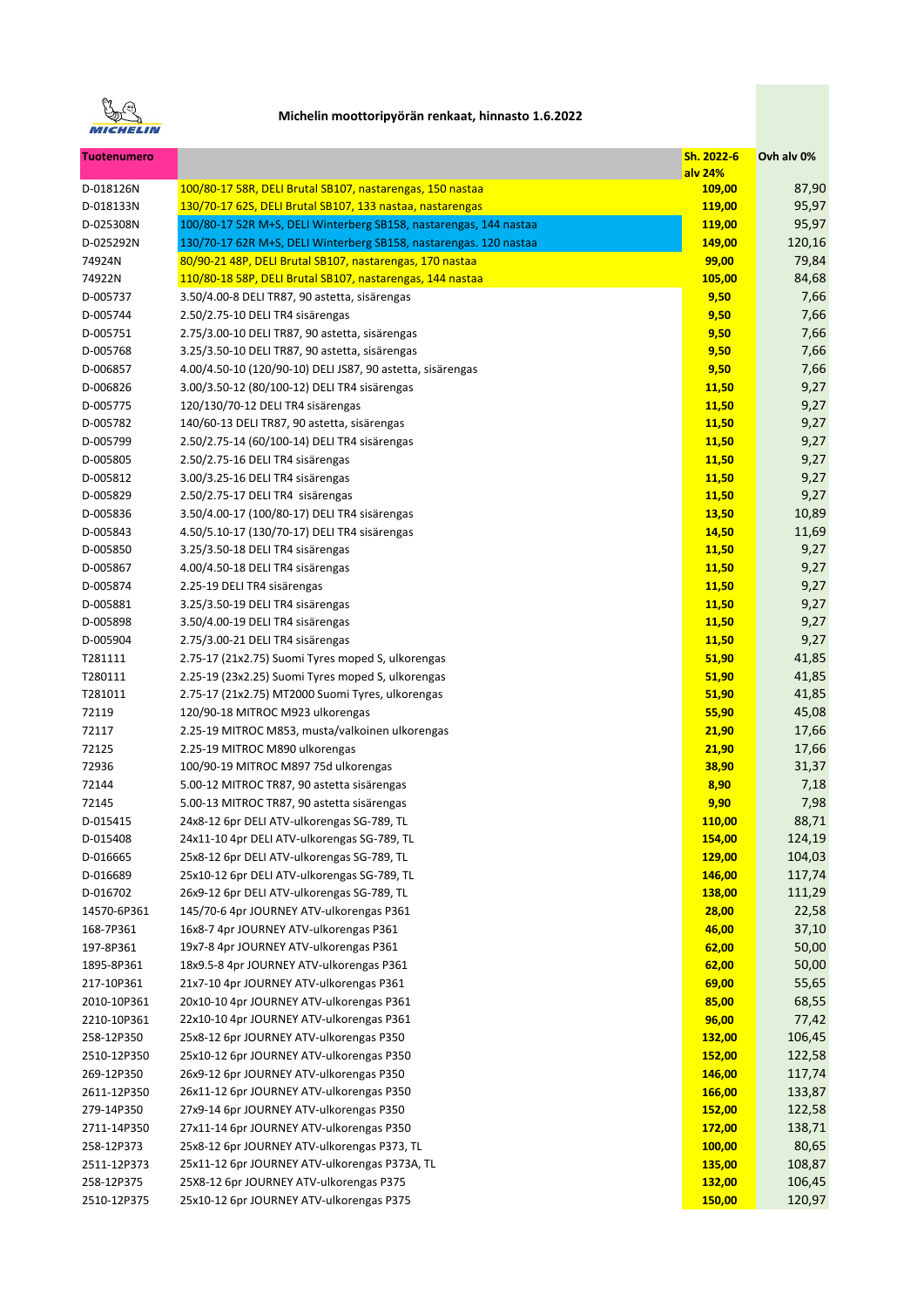

| <b>Tuotenumero</b>   |                                                                                                                            | Sh. 2022-6    | Ovh alv 0%    |
|----------------------|----------------------------------------------------------------------------------------------------------------------------|---------------|---------------|
|                      |                                                                                                                            | alv 24%       |               |
| 279-12P375           | 27x9-12 6pr JOURNEY ATV-ulkorengas P375                                                                                    | 155,00        | 125,00        |
| 2712-12P375          | 27X12-12 6pr JOURNEY ATV-ulkorengas P375                                                                                   | 185,00        | 149,19        |
| 268-14P349           | 26x8-14 6pr JOURNEY ATV-ulkorengas P349                                                                                    | <b>109,00</b> | 87,90         |
| 2610-14P349          | 26x10-14 6pr JOURNEY ATV-ulkorengas P349                                                                                   | 129,00        | 104,03        |
| D-015415N            | 24x8-12 6pr DELI ATV-nastarengas SG-789, 70 nastaa TL                                                                      | 139,00        | 112,10        |
| D-015408N            | 24x11-10 4pr DELI ATV-nastarengas SG-789, 70 nastaa TL                                                                     | 169,00        | 136,29        |
| AT258-12N            | 25x8-12 6pr DELI ATV-nastarengas SG-789, 70 nastaa TL                                                                      | 149,00        | 120,16        |
| AT2510-12N           | 25x10-12 6pr DELI ATV-nastarengas SG-789, 70 nastaa TL                                                                     | 159,00        | 128,23        |
| AT269-12N            | 26x9-12 6pr DELI ATV-nastarengas SG-789, 70 nastaa TL                                                                      | 169,00        | 136,29        |
| AT2611-12N           | 26x11-12 6pr DELI ATV-nastarengas SG-789, 70 nastaa TL                                                                     | 179,00        | 144,35        |
| 74160                | 145/70-6 ABSOLUTE, ATV-sisärengas TR-13                                                                                    | 10,90         | 8,79          |
| 74161                | 16x7-7 ABSOLUTE, ATV-sisärengas TR-13                                                                                      | 15,90         | 12,82         |
| 74162                | 19/20x7-8 ABSOLUTE, ATV-sisärengas TR-13                                                                                   | <b>15,90</b>  | 12,82         |
| 74163                | 18x9.5-8 ABSOLUTE, ATV-sisärengas TR-13                                                                                    | <b>19,90</b>  | 16,05         |
| 74164                | 22x11/12-8 ABSOLUTE, ATV-sisärengas TR-13                                                                                  | 19,90         | 16,05         |
| 74165                | 21/22x7-10 ABSOLUTE, ATV-sisärengas TR-13                                                                                  | 18,90         | 15,24         |
| 74166                | 22x10/11-10 ABSOLUTE, ATV-sisärengas TR-13                                                                                 | 19,90         | 16,05         |
| 74167                | 24x11-10 ABSOLUTE, ATV-sisärengas TR-13                                                                                    | 18,90         | 15,24         |
| 74168                | 24/25/26x8/9-12 ABSOLUTE, ATV-sisärengas TR-13                                                                             | 19,90         | 16,05         |
| 74170                | 25/26x10/11-12 ABSOLUTE, ATV-sisärengas TR-13                                                                              | 26,90         | 21,69         |
| 74171                | 26/27x9/10-14 ABSOLUTE, ATV-sisärengas TR-13                                                                               | 21,90         | 17,66         |
| D-008677             | 200x50 DELI S-379, harmaa: työntökärryn, potkurin, rollaattorin ulkorengas                                                 | <b>11,00</b>  | 8,87          |
| D-029177             | 200x50 DELI S-379, musta: työntökärryn, potkurin, rollaattorin ulkorengas                                                  | 11,00         | 8,87          |
| D-007533             | 3.00-4 DELI S-379, musta: kottikärryn ulkorengas                                                                           | <b>11,00</b>  | 8,87          |
| D-008684             | 4.00-4 DELI S-379, musta: kottikärryn ulkorengas                                                                           | 12,00         | 9,68          |
| D-007540             | 4.00-6 DELI S-379, musta: kottikärryn ulkorengas                                                                           | 14,00         | 11,29         |
| D-006314             | 4.80/4.00-8 DELI S-379, musta: kottikärryn ulkorengas                                                                      | 16,00         | 12,90         |
| D-008691             | 200x50 (2.00-4) DELI työntökärryn sisärengas: DIN-7777 kulmaventtiili                                                      | 6,00          | 4,84          |
| D-007557             | 300/400-4 DELI kottikärryn sisärengas: JS-87 kulmaventtiili                                                                | 6,00          | 4,84          |
| 08-904               | 400-6, sisärengas: TR-13 suoraventtiili                                                                                    | <b>15,00</b>  | 12,10<br>6,85 |
| D-006659<br>D-007564 | 350/410-6 DELI kottikärryn sisärengas: TR-13 suoraventtiili<br>350/410-6 DELI kottikärryn sisärengas: JS-87 kulmaventtiili | 8,50          | 6,85          |
| D-006758             | 350/400-8 DELI kottikärryn sisärengas: TR-13 suoraventtiili                                                                | 8,50<br>9,00  | 7,26          |
| D-007571             | 350/400-8 DELI kottikärryn sisärengas: JS-87 kulmaventtiili                                                                | 9,00          | 7,26          |
| D-006284             | 13x5.00-6 DELI S-365 4pr, ulkorengas                                                                                       | 33,00         | 26,61         |
| D-004372             | 15x6.00-6 DELI S-365 4pr, ulkorengas                                                                                       | 44,00         | 35,48         |
| D-004389             | 16x6.50-8 DELI S-365 4pr, ulkorengas                                                                                       | 46,00         | 37,10         |
| D-008776             | 16x7.50-8 DELI S-373 4pr, ulkorengas                                                                                       | 56,00         | 45,16         |
| D-006291             | 18x6.50-8 DELI S-365 4pr, ulkorengas                                                                                       | 56,00         | 45,16         |
| D-007526             | 18x8.50-8 DELI S-366 4pr, ulkorengas                                                                                       | 68,00         | 54,84         |
| D-006307             | 18x9.50-8 DELI S-366K 4pr, ulkorengas                                                                                      | 72,00         | 58,06         |
| 135-6P5023           | 13x5.00-6 Journey P5023, 4PR/TL ulkorengas                                                                                 | 32,00         | 25,81         |
| 156-6P5023A          | 15x6.00-6 Journey P5023A, 4PR/TL ulkorengas                                                                                | 43,00         | 34,68         |
| 146-8P5023           | 14x6.00-8 Journey P5023, 4PR/TL ulkorengas                                                                                 | 56,00         | 45,16         |
| 1665-8P5023          | 16x6.50-8 Journey P5023, 4PR/TL ulkorengas                                                                                 | 54,00         | 43,55         |
| 1675-8P5023          | 16x7.50-8 Journey P5023, 4PR/TL ulkorengas                                                                                 | 60,00         | 48,39         |
| 1865-8P5023          | 18x6.50-8 Journey P5023, 4PR/TL ulkorengas                                                                                 | 67,00         | 54,03         |
| 1875-8P5023          | 18x7.50-8 Journey P5023, 4PR/TL ulkorengas                                                                                 | 75,00         | 60,48         |
| 1885-8P5023          | 18x8.50-8 Journey P5023, 4PR/TL ulkorengas                                                                                 | 72,00         | 58,06         |
| 2010-8P5023          | 20x10-8 Journey P5023, 4PR/TL ulkorengas                                                                                   | 83,00         | 66,94         |
| 41-4P5016            | 4.10-4 Journey P5016, 2PR/TL ulkorengas                                                                                    | 32,00         | 25,81         |
| 41-6P5016            | 4.10-6 Journey P5016, 2PR/TL ulkorengas                                                                                    | 39,00         | 31,45         |
| 134-6P533            | 13x4.00-6 Journey P533, 2PR/TL ulkorengas                                                                                  | 43,00         | 34,68         |
| 155-6P533            | 15x5.00-6 Journey P533, 2PR/TL ulkorengas                                                                                  | 49,00         | 39,52         |
| 1665-8P533           | 16x6.50-8 Journey P533, 2PR/TL ulkorengas                                                                                  | 60,00         | 48,39         |
| 48-8P533             | 4.80-8 Journey P533, 4PR/TL ulkorengas                                                                                     | 51,00         | 41,13         |
| 1885-8P533           | 18x8.50-8 Journey P533, 2PR/TL ulkorengas                                                                                  | 83,00         | 66,94         |